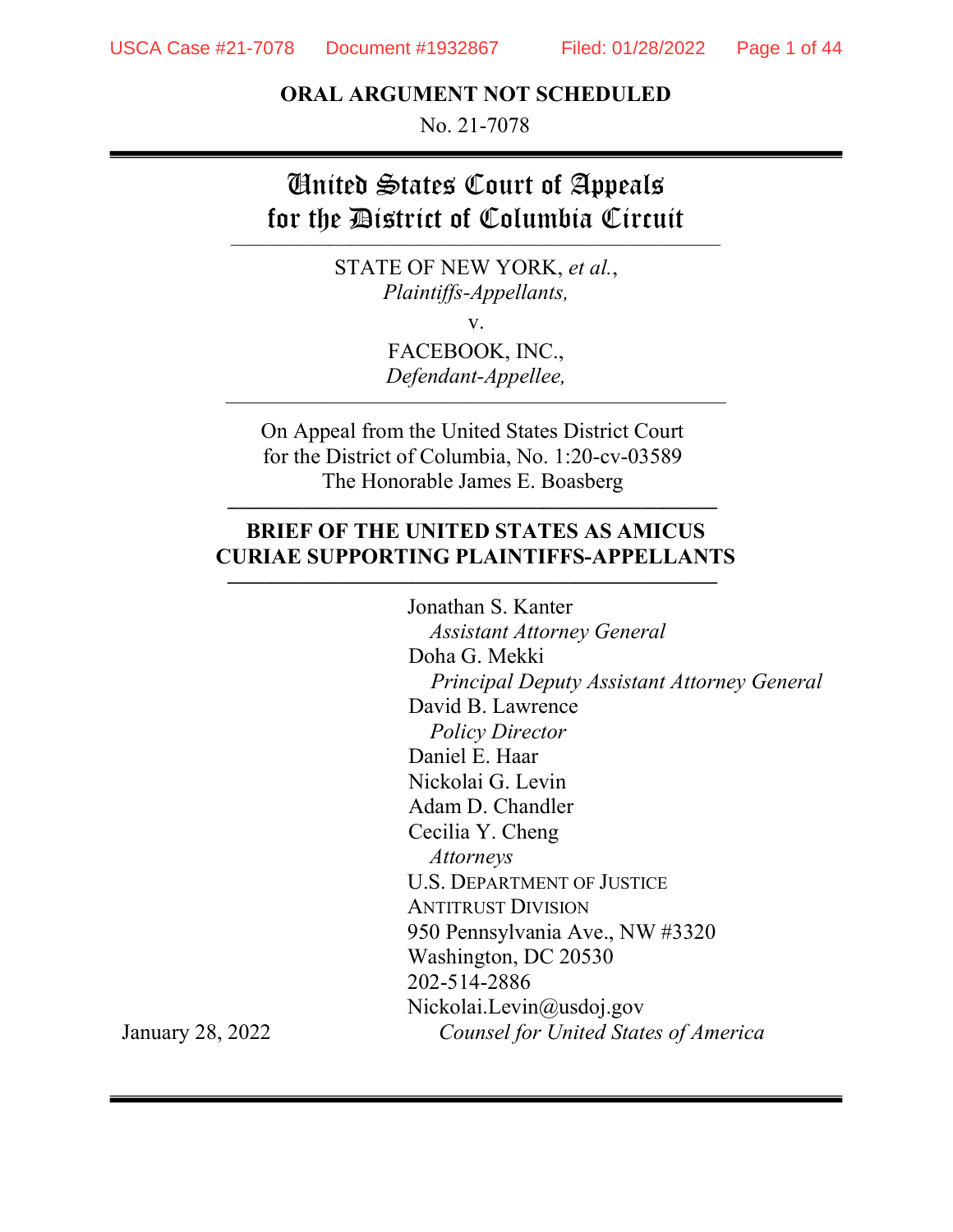#### CERTIFICATE AS TO PARTIES, RULINGS, AND RELATED CASES

Pursuant to D.C. Circuit Rule 28(a)(1), the undersigned counsel certifies as follows:

### A. Parties and Amici

The plaintiffs-appellants are the State of New York, District of Columbia, State of California, State of Colorado, State of Florida, State of Iowa, State of Nebraska, State of North Carolina, State of Ohio, State of Tennessee, State of Alaska, State of Arizona, State of Arkansas, State of Connecticut, State of Delaware, Territory of Guam, State of Hawaii, State of Idaho, State of Illinois, State of Indiana, State of Kansas, Commonwealth of Kentucky, State of Louisiana, State of Maine, State of Maryland, Commonwealth of Massachusetts, State of Michigan, State of Minnesota, State of Mississippi, State of Missouri, State of Montana, State of Nebraska, State of Nevada, State of New Hampshire, State of New Jersey, State of New Mexico, State of North Dakota, State of Oklahoma, State of Oregon, Commonwealth of Pennsylvania, State of Rhode Island, State of Texas, State of Utah, State of Vermont, Commonwealth of Virginia, State of Washington, State of West Virginia, State of Wisconsin, and State of Wyoming.

The defendant-appellee is Facebook, Inc. In October 2021, Facebook, Inc. changed its name to Meta Platforms, Inc.; however, the caption in this case has not been changed.

i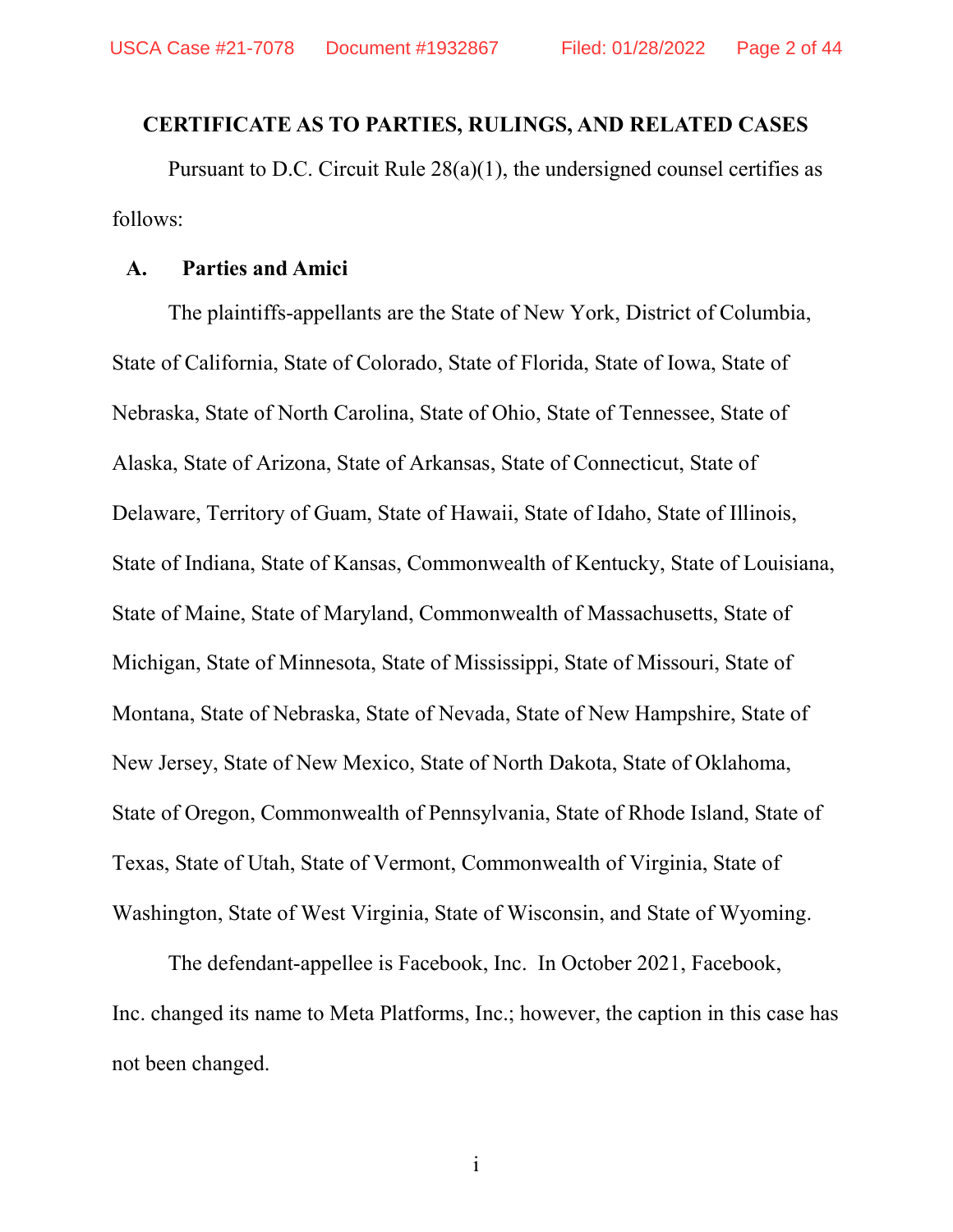The parties and caption in this Court are the same as in the district court.

In this Court, the United States appears as amicus curiae supporting plaintiffs-appellants. The Committee to Support the Antitrust Laws, Economists (Daron Acemoglu, Cristina Caffarra, Gregory S. Crawford, Tomaso Duso, Florian Ederer, Massimo Motta, Martin Peitz, Thomas Philippon, Nancy L. Rose, Robert Seamans, Hal Singer, Marshall Steinbaum, Joseph E. Stiglitz, Ted Tatos, Tommaso Valletti, Luigi Zinga), and Former State Antitrust Enforcement Officials and Antitrust Law Professors (Lloyd Constantine, Harry First, Aaron Edlin, Andrew Chin, Andrew I. Gavil, Andrew Rossner, Anne Schneider, Barak Richman, Barak Y. Orbach, Charles G. Brown, Christopher L. Sagers, Dan Drachler, Darren Bush, Don Allen Resnikoff, Edward Cavanagh, Eleanor Fox, Ellen Cooper, George Sampson, James Tierney, Jeffrey L Harrison, John B. Kirkwood, Joshua P. Davis, Kevin J. O'Connor, Marina Lao, Maurice Eitel Stucke, Norman W. Hawker, Pamela Jones Harbour, Paul F. Novak, Peter Carstensen, Rebecca Haw Allensworth, Robert Abrams, Robert H. Lande, Samuel N. Weinstein, Steven M. Rutstein, Susan Beth Farmer, Tam Ormiston, Thomas Greaney, Thomas J. Horton, and Warren Grimes) all appear as amicus curiae, also supporting plaintiffs-appellants.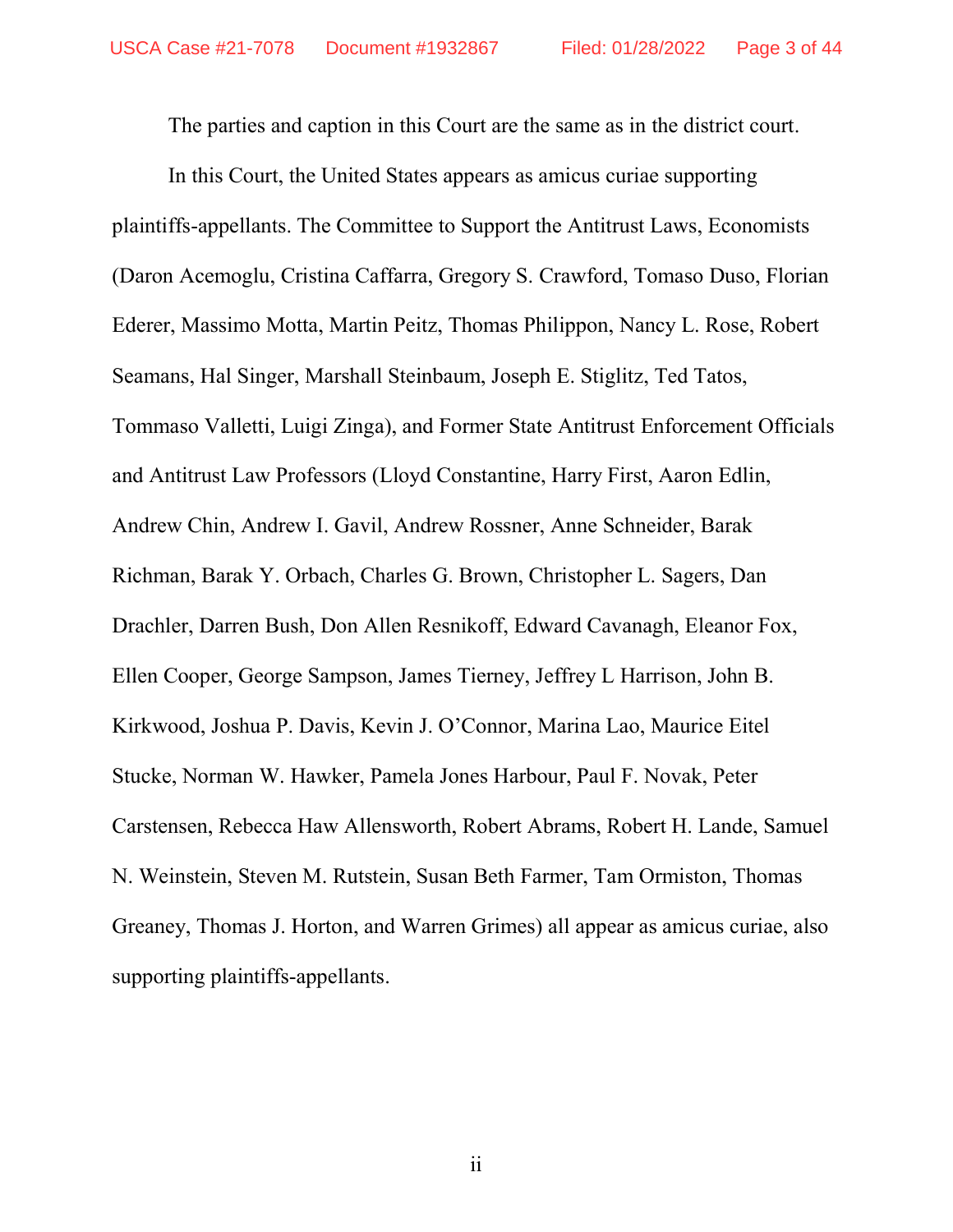# B. Rulings Under Review

References to the rulings at issue appear in the Brief for Plaintiffs-

Appellants.

# C. Related Cases

A list of related cases appears in the Brief for Plaintiffs-Appellants.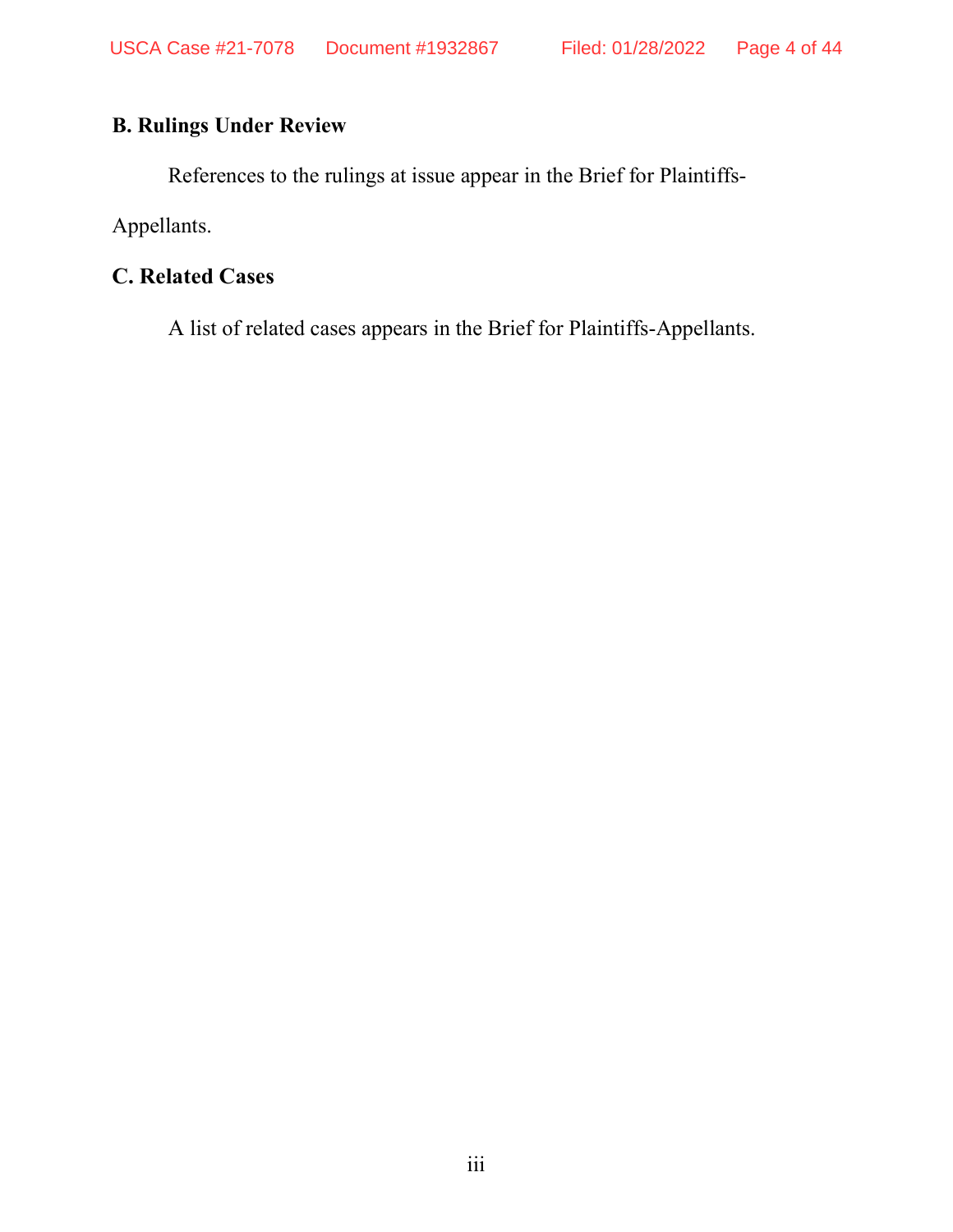# TABLE OF CONTENTS

|                                                      |                                                              |    | CERTIFICATE AS TO PARTIES, RULINGS, AND RELATED         |  |
|------------------------------------------------------|--------------------------------------------------------------|----|---------------------------------------------------------|--|
|                                                      |                                                              |    |                                                         |  |
|                                                      |                                                              |    |                                                         |  |
|                                                      |                                                              |    |                                                         |  |
|                                                      |                                                              |    |                                                         |  |
|                                                      |                                                              |    |                                                         |  |
|                                                      |                                                              |    |                                                         |  |
|                                                      |                                                              |    |                                                         |  |
|                                                      |                                                              |    |                                                         |  |
| THE DISTRICT COURT MISAPPLIED SECTION 2 OF THE<br>I. |                                                              |    |                                                         |  |
|                                                      | The District Court Erred By Disaggregating Plaintiffs'<br>А. |    |                                                         |  |
|                                                      | <b>B.</b>                                                    |    | The District Court Did Not Properly Analyze Plaintiffs' |  |
|                                                      |                                                              | 1. | Many Platform Allegations Do Not Challenge              |  |
|                                                      |                                                              | 2. | No Universal Checklist Governs All Unilateral Refusal-  |  |
|                                                      |                                                              | 3. | This Case Presents Materially Different Market          |  |
| II.                                                  |                                                              |    | THE DISTRICT COURT ERRONEOUSLY RULED OUT THE            |  |
|                                                      |                                                              |    |                                                         |  |
|                                                      |                                                              |    |                                                         |  |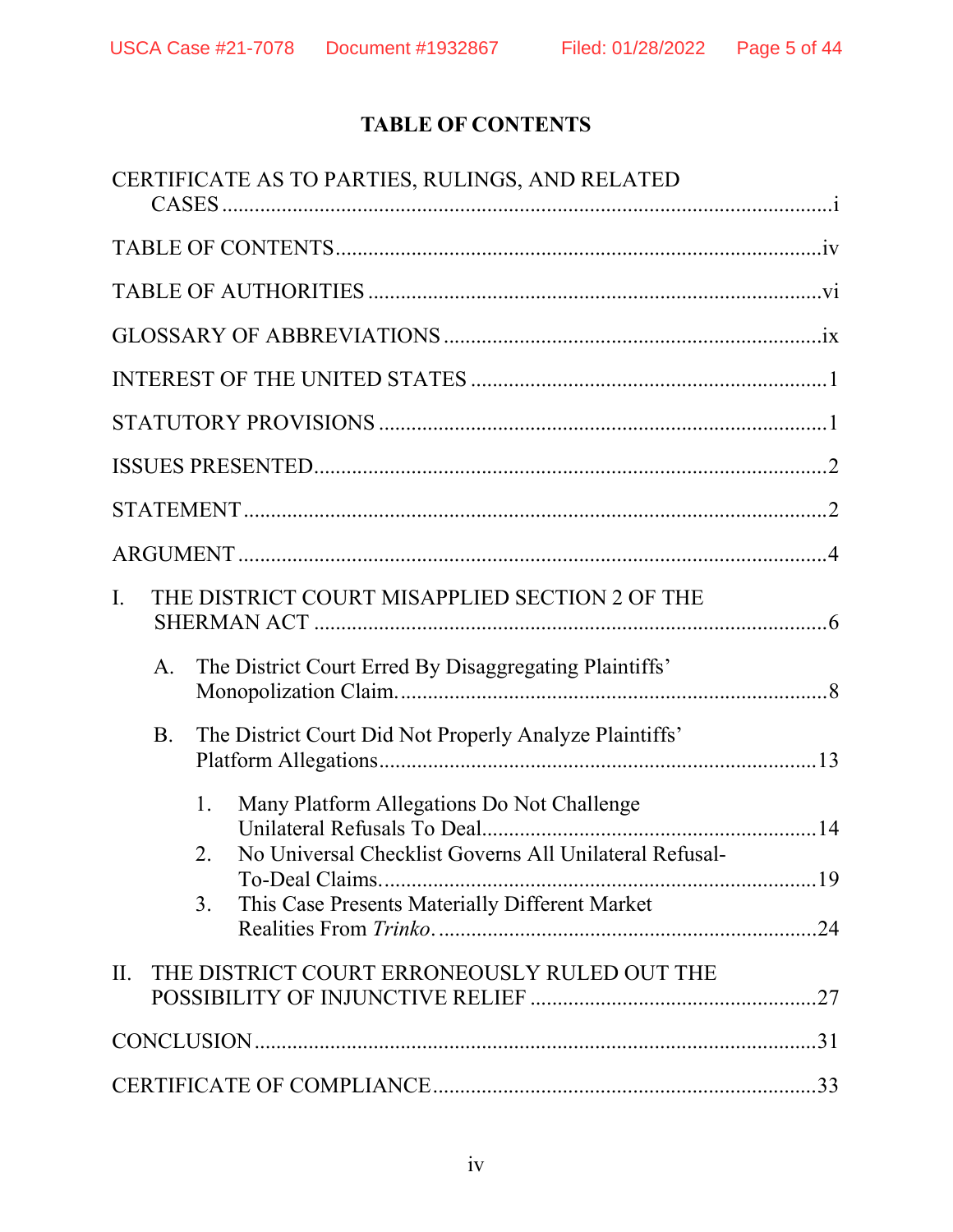|--|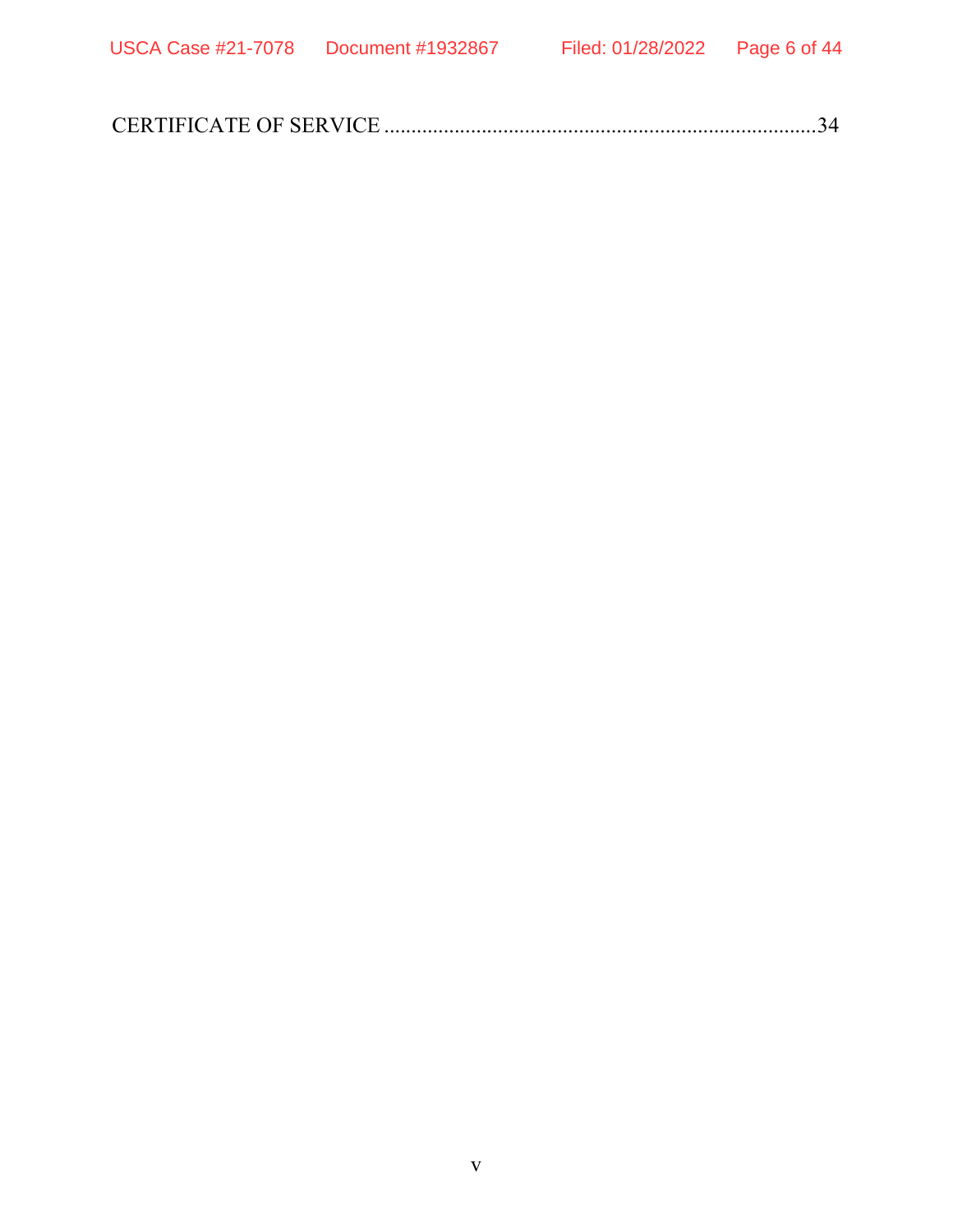# TABLE OF AUTHORITIES

| <b>CASES</b><br><b>PAGE(S)</b>                                             |
|----------------------------------------------------------------------------|
| *Aspen Skiing Co. v. Aspen Highlands Skiing Corp.,                         |
| Biden v. Knight First Amendment Institution At Columbia University,        |
| Cascade Natural Gas Corp. v. El Paso Natural Gas Co.,                      |
| City of Anaheim v. Southern California Edison Co.,                         |
|                                                                            |
| *Covad Communications v. Bell Atlantic Corp.,                              |
| Eastman Kodak Co. v. Image Technical Services, Inc., 504 U.S. 451 (1992) 8 |
|                                                                            |
|                                                                            |
| FTC v. Vyera Pharmaceuticals, LLC,                                         |
| Klein v. Facebook, Inc.,                                                   |
|                                                                            |
|                                                                            |
|                                                                            |
| Mercoid Corp. v. Mid-Continent Inv. Co., 320 U.S. 661 (1944)18             |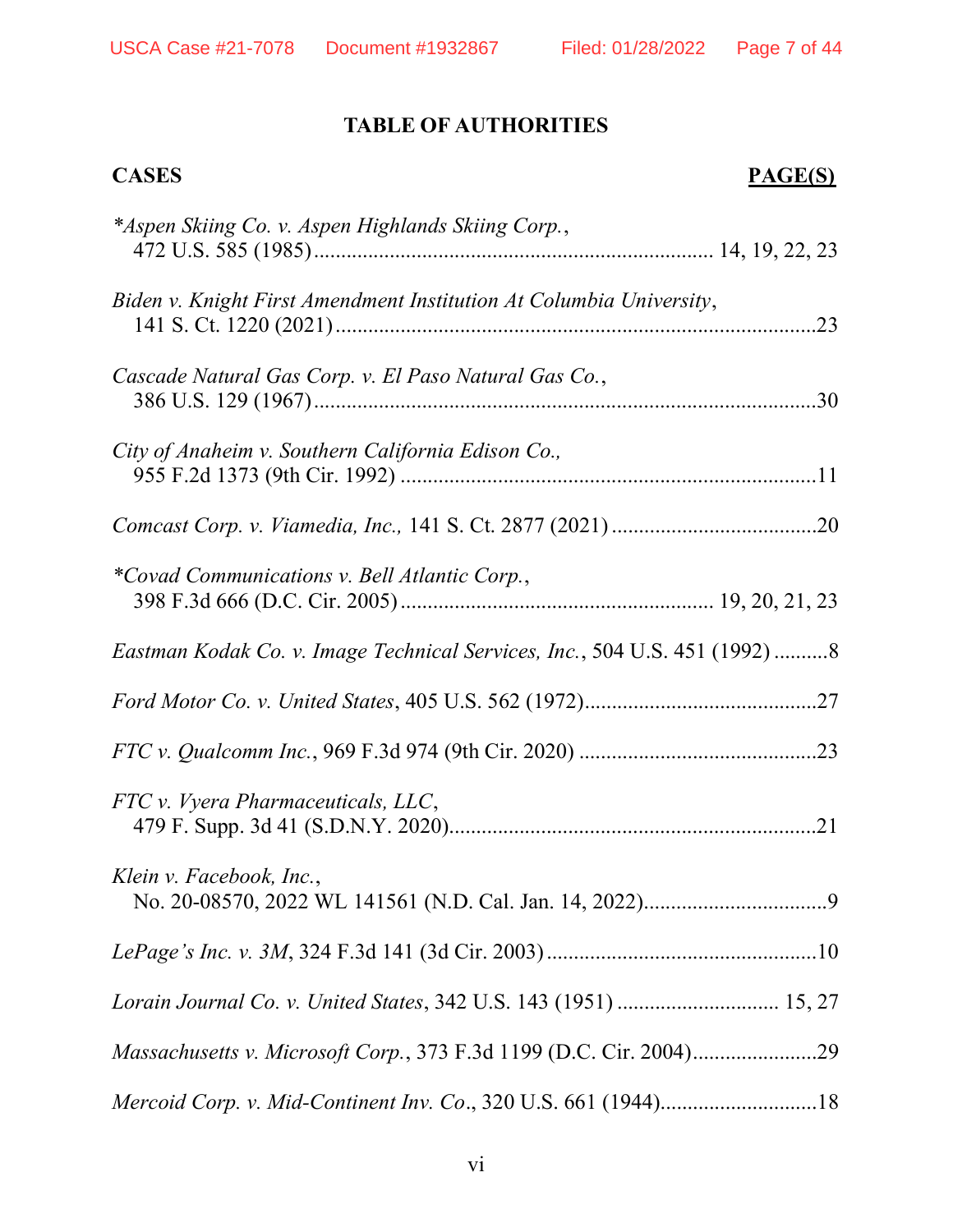| National Society of Professional Engineers v. United States,          |
|-----------------------------------------------------------------------|
|                                                                       |
|                                                                       |
| Northern Pacific Railway Co. v. United States, 356 U.S. 1 (1958)      |
| Novell Inc. v. Microsoft Corp., 731 F.3d 1064 (10th Cir. 2013) 16, 21 |
|                                                                       |
| Pacific Bell Telephone Co. v. linkLine Communications, Inc.,          |
| Schine Chain Theatres v. United States, 334 U.S. 110 (1948)30         |
|                                                                       |
|                                                                       |
| United States v. American Tobacco Co., 221 U.S. 106 (1911)  10, 12    |
| United States v. Bazaarvoice, Inc.,                                   |
|                                                                       |
| United States v. E.I. du Pont de Nemours & Co., 353 U.S. 586 (1957)12 |
|                                                                       |
| United States v. ITT Continental Baking Co., 420 U.S. 223 (1975)12    |
|                                                                       |
|                                                                       |
| United States v. United Shoe Machinery Corp., 391 U.S. 244 (1968)28   |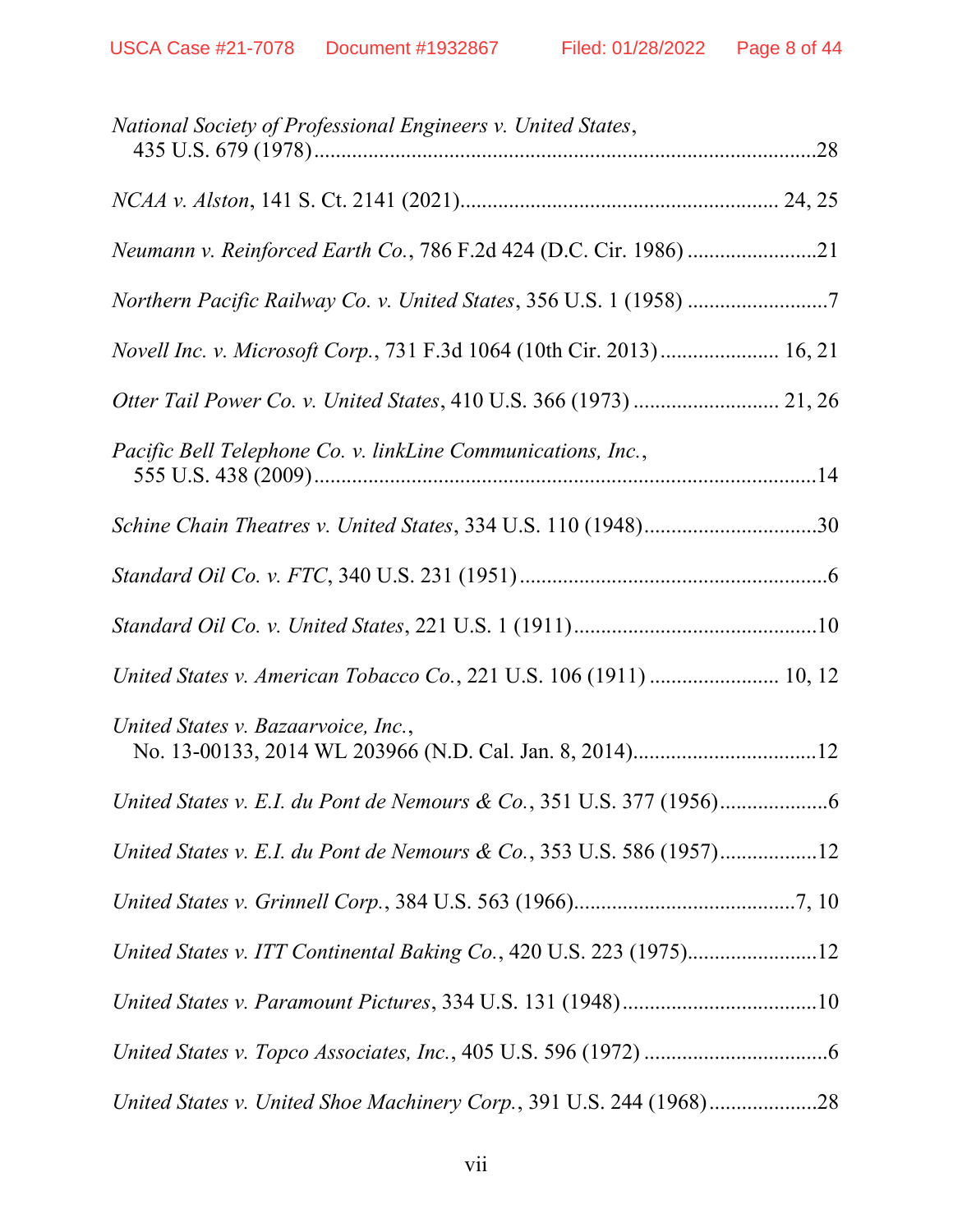| *United States v Microsoft Corp.,                                              |
|--------------------------------------------------------------------------------|
| *Verizon Communications Inc. v. Law Offices of Curtis V. Trinko,               |
| * Viamedia, Inc. v. Comcast Corp., 951 F.3d 429 (7th Cir. 2020) 20, 21, 22, 23 |
|                                                                                |

# **STATUTES**

| <b>RULES</b> |
|--------------|
|              |

# OTHER AUTHORITIES

| Colleen Cunningham, Florian Ederer & Song Ma, Killer Acquisitions,        |  |
|---------------------------------------------------------------------------|--|
| DOJ-FTC Antitrust Guidelines for Licensing Intellectual Property (2027)18 |  |
| Robin C. Feldman & Mark A. Lemley, Atomistic Antitrust (Feb. 26, 2021)13  |  |
| Herbert Hovenkamp, FRAND and Antitrust, 105 Cornell L. Rev. 1683 (2020)17 |  |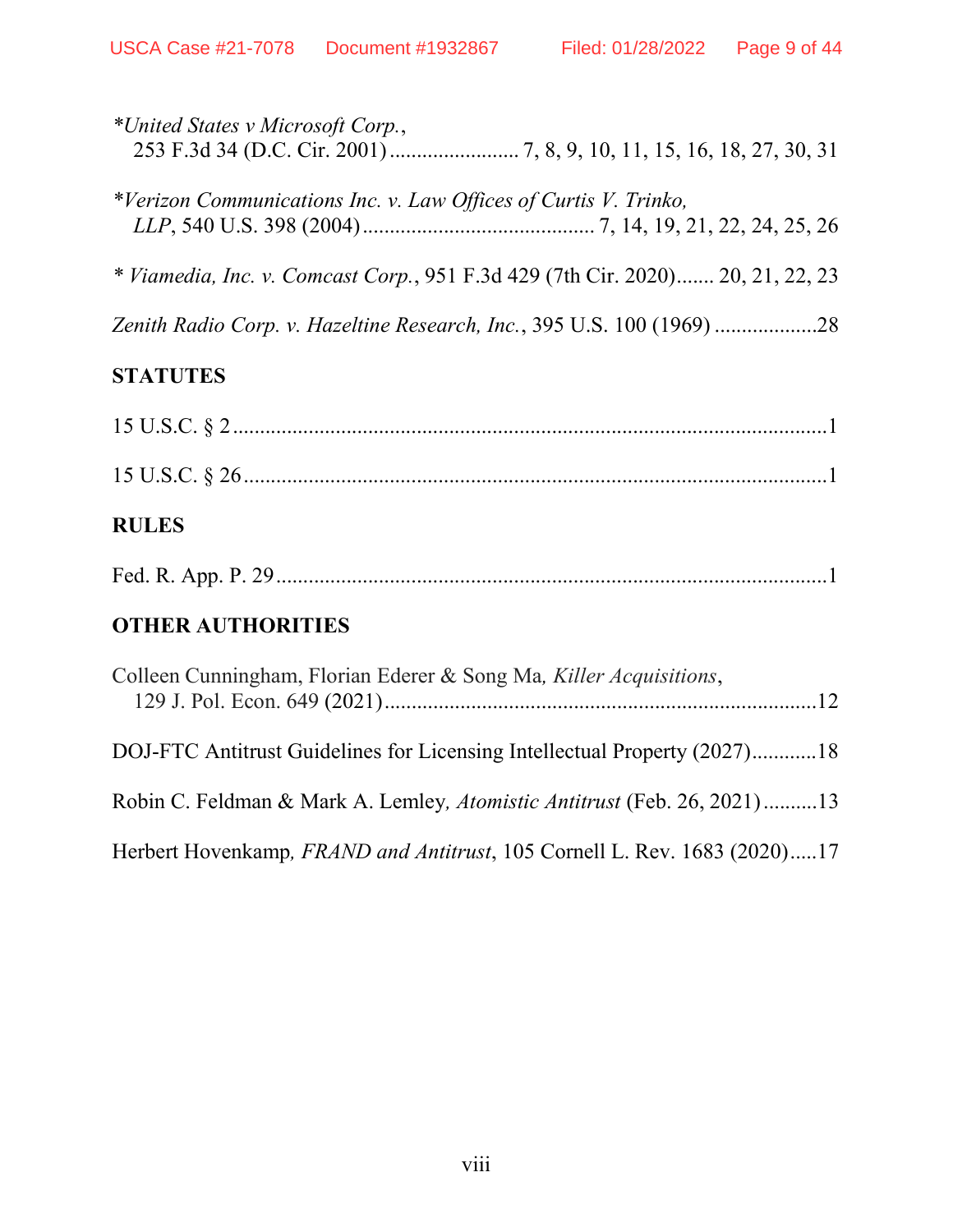# GLOSSARY OF ABBREVIATIONS

The following abbreviations and acronyms are used in this brief:

| App         | Application                              |
|-------------|------------------------------------------|
| API         | <b>Application Programming Interface</b> |
| <b>DOJ</b>  | Department of Justice                    |
| <b>FTC</b>  | <b>Federal Trade Commission</b>          |
| <b>NCAA</b> | National Collegiate Athletic Association |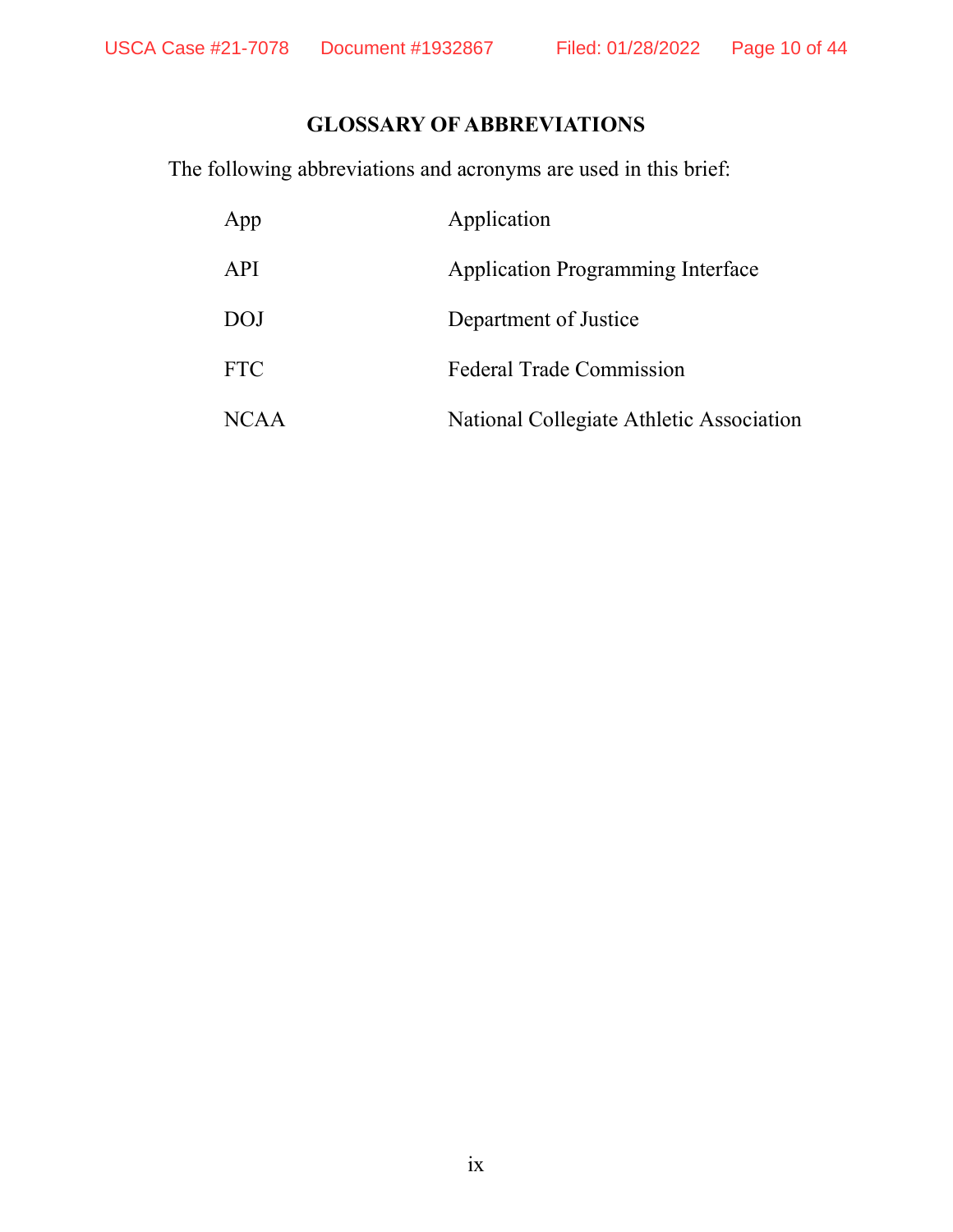#### INTEREST OF THE UNITED STATES

The United States enforces the federal antitrust laws and has a strong interest in the correct application of Section 2 of the Sherman Act, 15 U.S.C. § 2. It frequently brings antitrust enforcement actions along with State coplaintiffs acting in their parens patriae capacity, and thus has a strong interest in protecting States' enforcement authority under Section 16 of the Clayton Act, 15 U.S.C. § 26, including their ability to seek effective antitrust relief to restore lost competition. The federal government also has an antitrust case against Facebook. FTC v. Facebook, No. 1:20-cv-03590-JEB (D.D.C.). We file this brief under Federal Rule of Appellate Procedure 29(a).

#### STATUTORY PROVISIONS

 Section 2 of the Sherman Act, 15 U.S.C. § 2, provides that "[e]very person who shall monopolize, or attempt to monopolize, or combine or conspire with any other person or persons, to monopolize any part of the trade or commerce among the several States, or with foreign nations, shall be deemed guilty of a felony."

Section 16 of the Clayton Act, 15 U.S.C. § 26, provides that "[a]ny person, firm, corporation, or association shall be entitled to sue for and have injunctive relief, in any court of the United States having jurisdiction over the parties, against threatened loss or damage by a violation of the antitrust laws,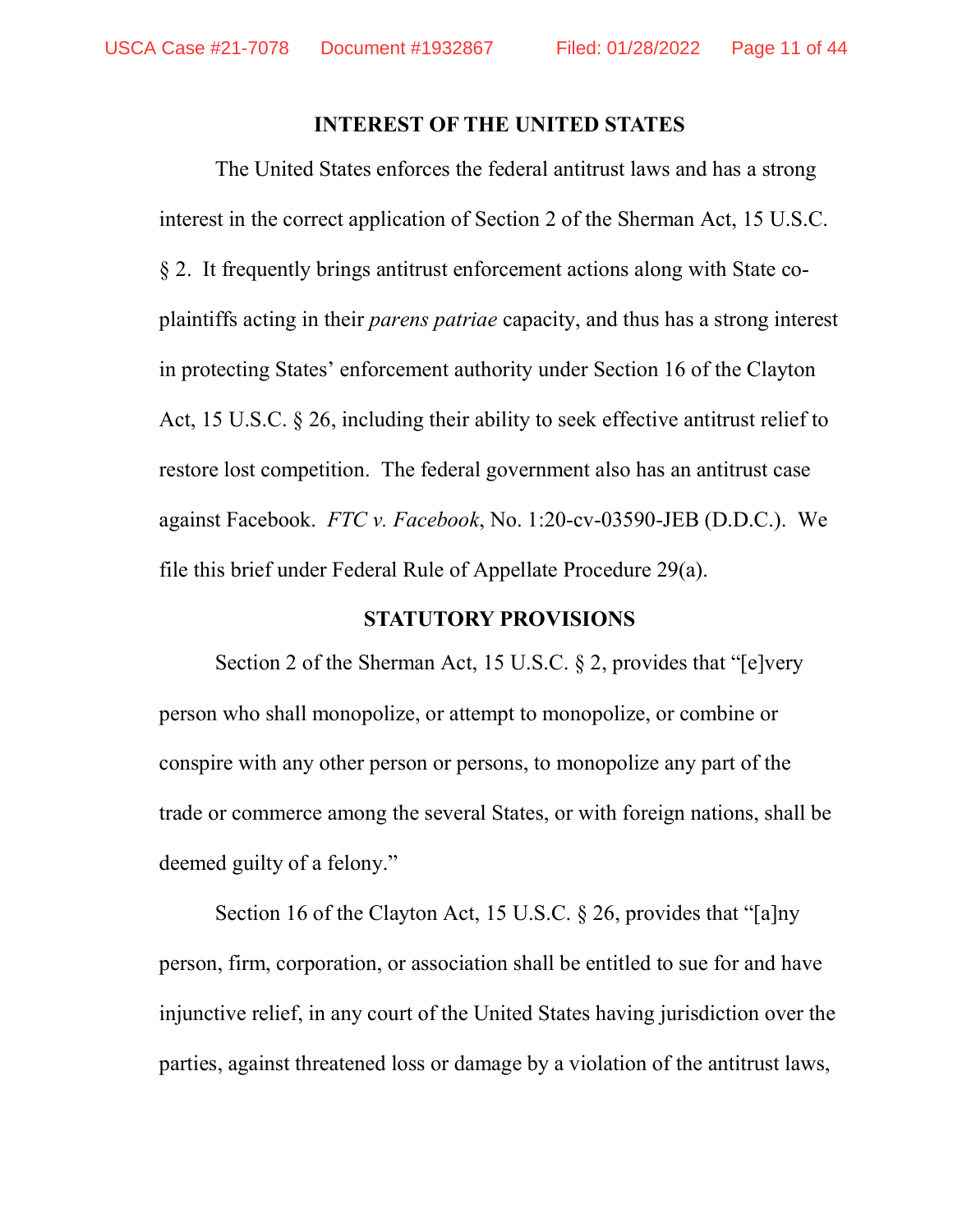including sections 13, 14, 18, and 19 of this title, when and under the same conditions and principles as injunctive relief against threatened conduct that will cause loss or damage is granted by courts of equity."

#### ISSUES PRESENTED

The United States will address the following issues:

1. Whether the district court misapplied Section 2 of the Sherman Act by: (a) failing to analyze plaintiffs' monopolization claim alleging an anticompetitive course of conduct as a whole; (b) mischaracterizing plaintiffs' challenge to anticompetitive conditions in Facebook's then-existing deals as unilateral refusals to deal; and (c) creating a rigid "three-part test" for liability for unilateral refusals to deal?

2. Whether the district court erroneously ruled out the possibility of injunctive relief without any factual development on the conduct's likelihood of recurrence or its ongoing effects on the marketplace?

#### **STATEMENT**

Forty-six States, the District of Columbia, and Guam (collectively, "States") brought suit to end Facebook's monopolization of the personal social-networking services market. Plaintiffs have alleged that Facebook engaged in a broad anticompetitive "course of conduct" to "buy or bury" emerging competitive threats and build a "moat" protecting its platform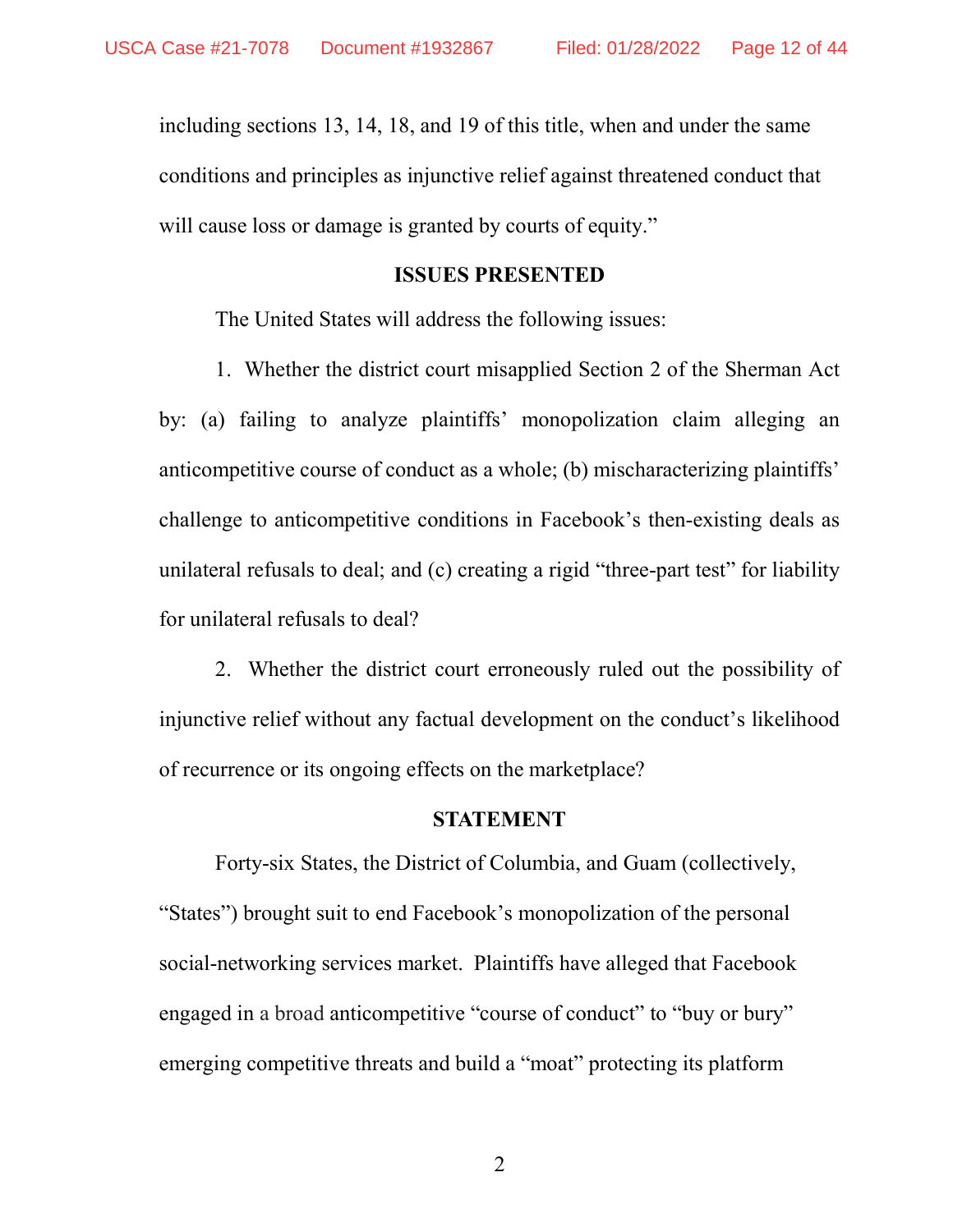monopoly. A45-A46 (¶¶ 4, 5), A69 (¶ 104). Among other alleged anticompetitive conduct, Facebook acquired Instagram and WhatsApp to neutralize them as potential rivals and to prevent competitors from owning their technology and gaining their large user networks, A47 (¶ 12), A68-A71 (¶¶ 102-104, 111), A80-A81 (¶¶ 149-50), A89 (¶ 185), and Facebook leveraged its application programming interfaces (APIs) to induce app developers not to take actions potentially posing a competitive threat, A93- A94 (¶¶ 199-202), A102 (¶ 231). For instance, Facebook allegedly amended its policies to prevent third-party apps from integrating with and supporting competing platforms, and forbade them from "replicating core [Facebook] functionality" in apps operating on its platform, A93 (¶ 201), and these conditions potentially applied even as Facebook "expanded its functionality" to "new area[s]," id. These restrictive conditions allegedly dissuaded developers from creating innovative features or offering competing services, A48 (¶ 15), A90 (¶ 187), A93-A94 (¶ 202), A102 (¶ 231), and from developing apps that might have increased consumers' ability to switch between Facebook and other platforms, A93 (¶ 199).

The district court dismissed the complaint. Separating Facebook's alleged course of anticompetitive conduct into two parts—platform conduct and acquisitions—the court held that the platform allegations either failed to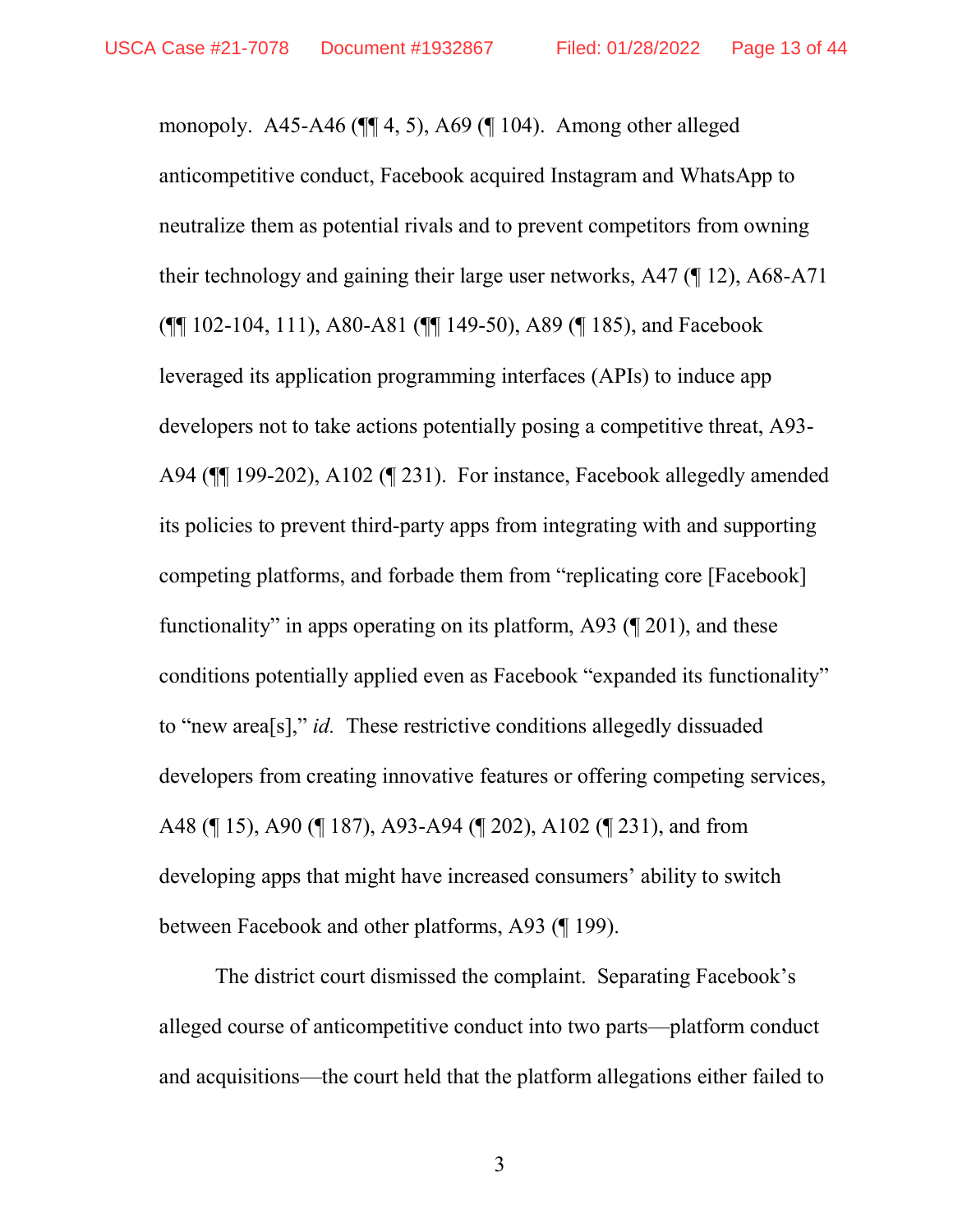-

satisfy its "three-part test" for liability for unlawful refusals to deal, A237- A246, or were irremediable, A247-A251. It then dismissed the acquisitions claims for laches.  $A256-A282<sup>1</sup>$ 

#### ARGUMENT

The antitrust laws have endured through time because of their flexibility in addressing new technologies and changing market realities. Section 2 is able to prevent monopolization across these changes because precedent requires flexible, fact-specific analysis that accounts for the market realities relevant to particular controversies.

Recent years have seen a sea change in the economy. The online digital economy has revolutionized the way people interact, how businesses engage and compete with one another, and what drives economic value. Digital platforms like Facebook can have hundreds of millions of users and massive amounts of app developers contributing to building networks that invite, and thrive on, user and third-party engagement.

The complaint details how Facebook allegedly monopolized the personal social-networking services market, as that market evolved and grew, through a broad course of anticompetitive conduct that eliminated businesses'

<sup>&</sup>lt;sup>1</sup> The court also divided the FTC's complaint into "acquisitions" and "platform" claims and held that it could pursue the acquisitions claims but not the platform claims. Doc. 90, at 39-40 (Case 1:20-cv-03590-JEB).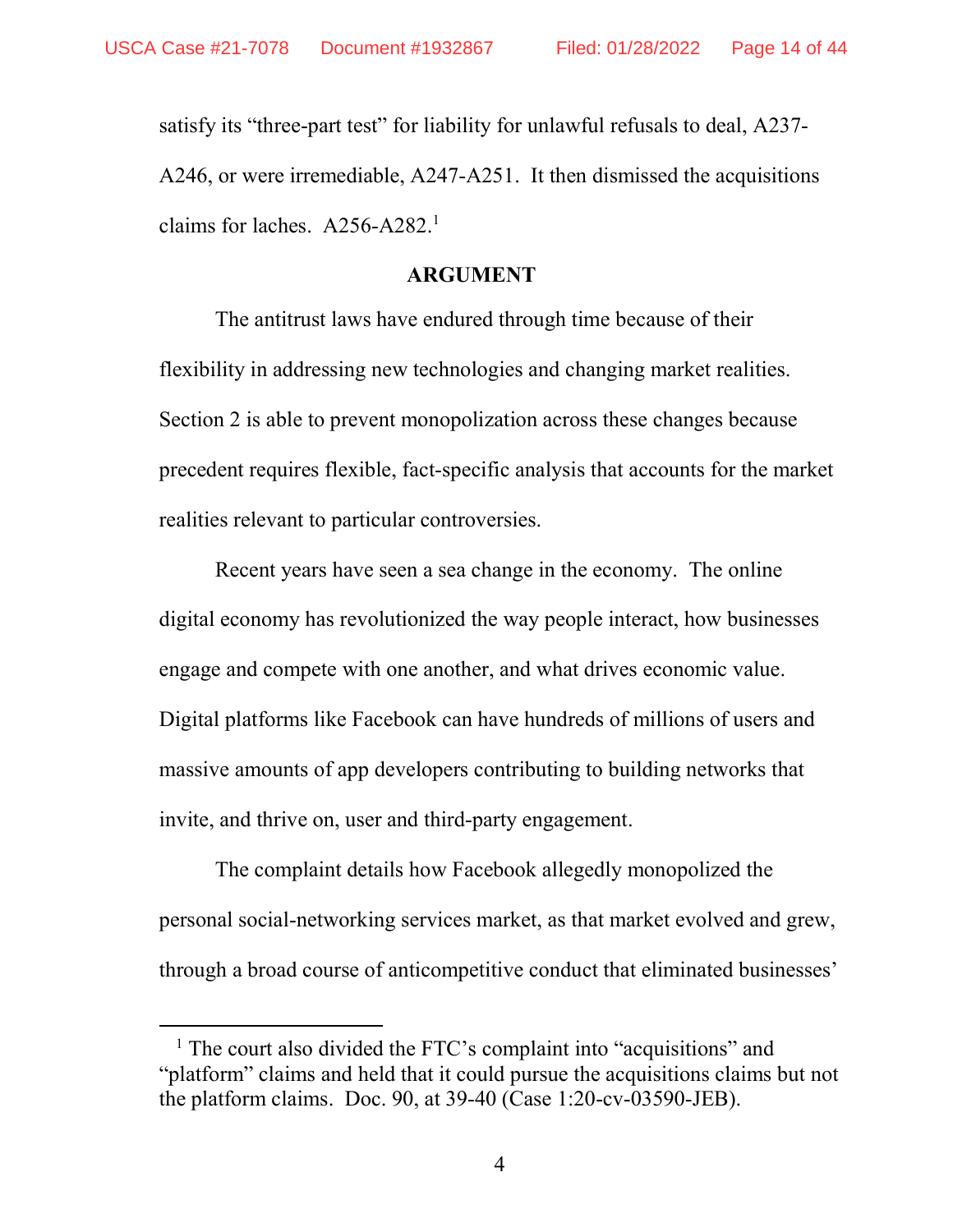incentive and ability to challenge that monopoly. Among other alleged anticompetitive conduct, Facebook welcomed app developers onto its platform to build social-networking functionality but later reversed course and conditioned such access on app developers limiting the ways in which they competed with Facebook; hobbled the success of existing competitors; and acquired emerging rivals such as Instagram and WhatsApp to extinguish nascent competitive threats. Discovery and deliberation are necessary to understand these allegations and how they intersect with the competitive dynamics of the market.

In dismissing the complaint, the district court made several errors. Most significantly, the court fundamentally misapplied Section 2. Whereas the law calls for evaluating the course of conduct alleged in the monopolization claim as a whole, the court disaggregated the claim into parts that it never reassembled. Meanwhile, the court erroneously treated Facebook's alleged use of anticompetitive conditions in deals with app developers as unconditional, unilateral refusals to deal. The court then compounded these errors by applying a rigid checklist for unilateral refusalto-deal liability that departs from established precedent and takes no account of the market realities of Facebook's platform, which generates value by encouraging participation from developers and users. Finally, the court had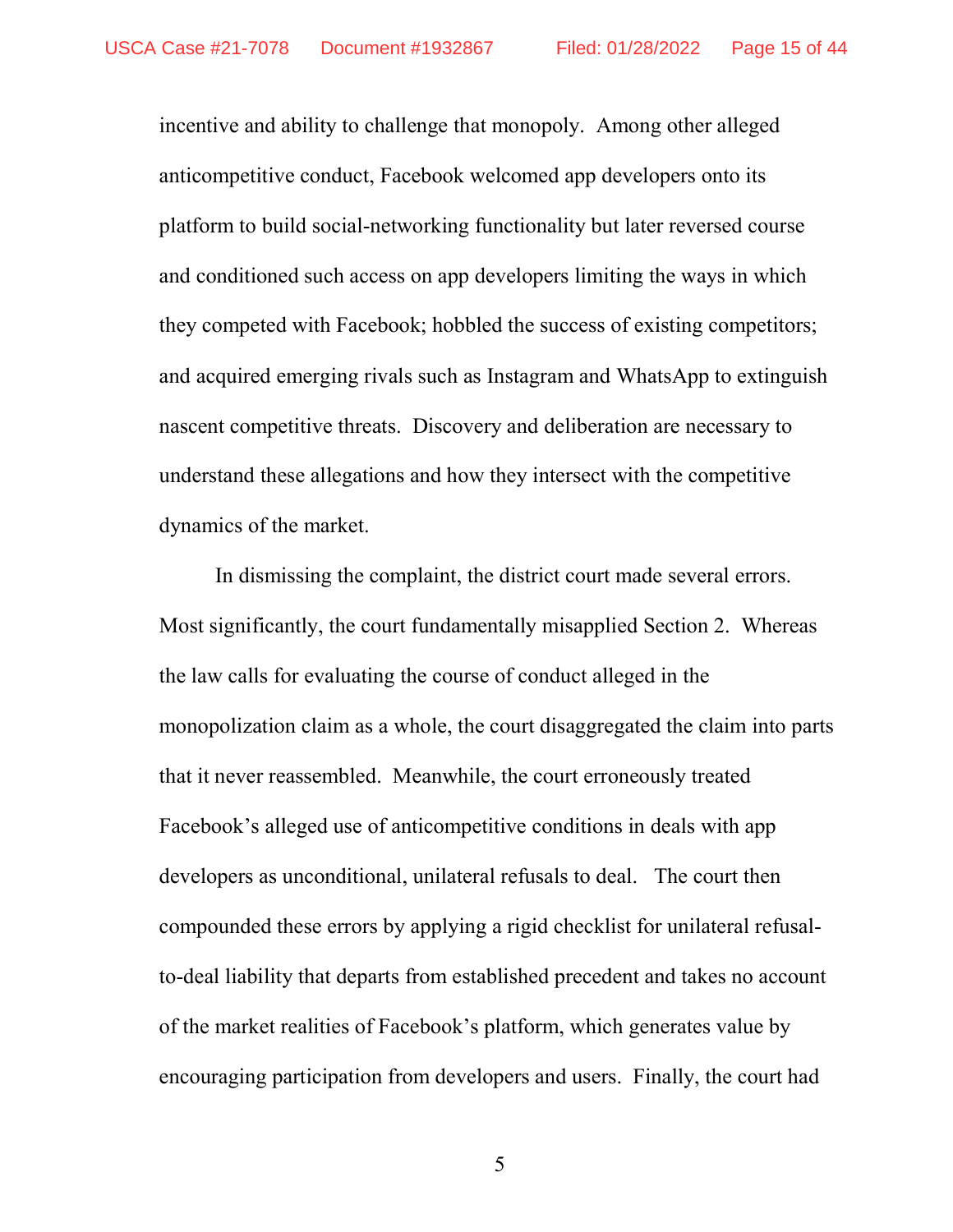an unduly narrow understanding of both the potential injunctive relief sought here and the scope of permissible antitrust remedies.

These errors applying the Sherman Act's anti-monopoly protections are highly consequential. States are key partners to the federal government in investigating antitrust cases and bringing suit, with States playing important roles in many matters of regional and national concern. Over the last ten years, States have been co-plaintiffs with either DOJ or the FTC in over thirty antitrust enforcement actions. Here, the FTC and plaintiffs brought separate lawsuits against Facebook but jointly cooperated in their investigations and litigation in pursuit of a shared mission to protect the public from unlawful monopolization. Such federal-state partnerships are essential to vigorous and effective antitrust enforcement. Yet through misapplication of federal antitrust law, the decision below improperly ended the States' participation in this important antitrust case short of discovery.

# I. THE DISTRICT COURT MISAPPLIED SECTION 2 OF THE **SHERMAN ACT**

The "heart of our national economic policy long has been faith in the value of competition." Standard Oil Co. v. FTC, 340 U.S. 231, 248 (1951). The Sherman Act is the "Magna Carta of free enterprise," United States v. Topco Assocs., Inc., 405 U.S. 596, 610 (1972)—"a comprehensive charter of economic liberty aimed at preserving free and unfettered competition as the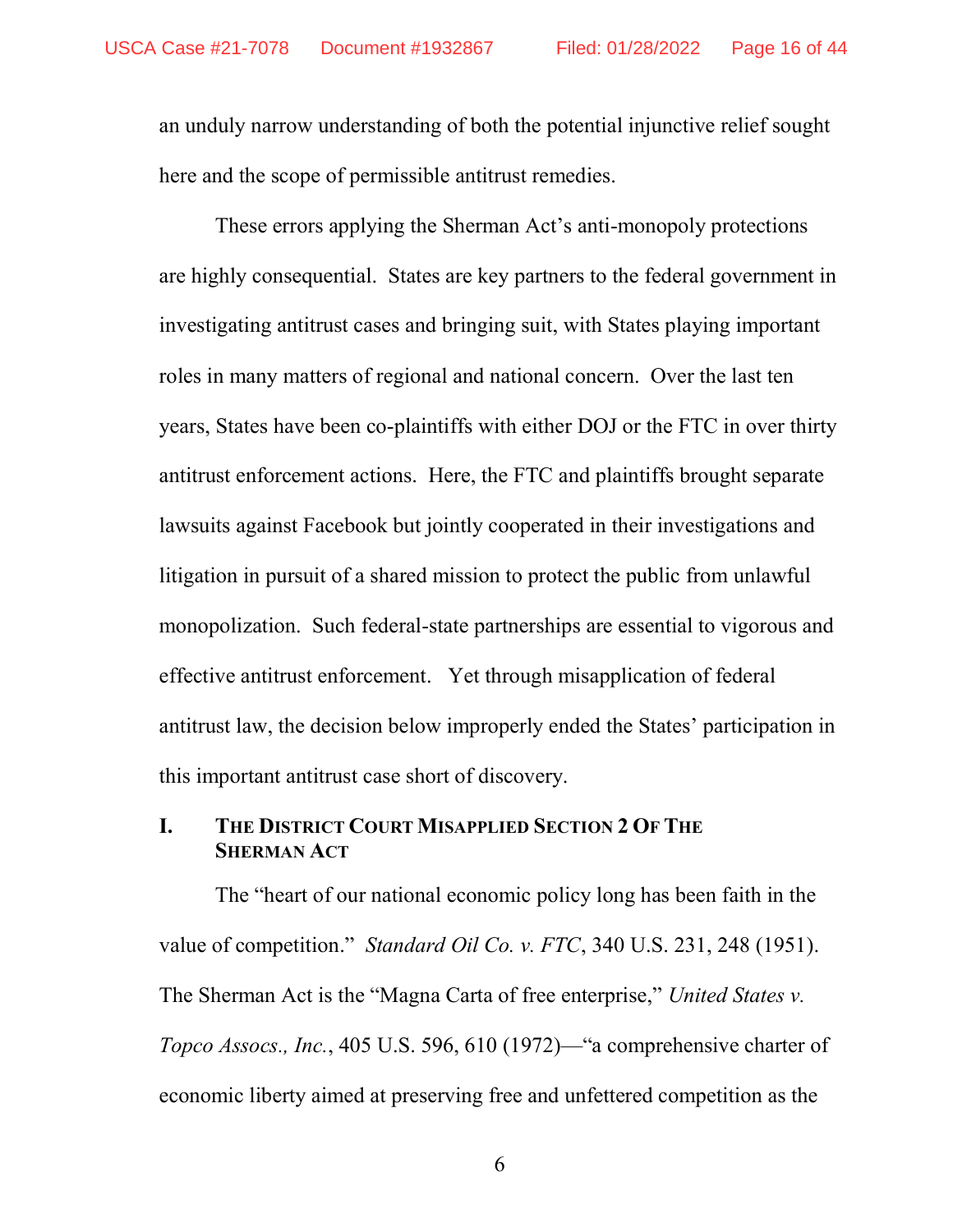rule of trade," N. Pac. Ry. Co. v. United States, 356 U.S. 1, 4 (1958). Section 2 of the Sherman Act effectuates that goal by "achiev[ing] for the Nation the freedom of enterprise from monopoly." United States v. E.I. du Pont de Nemours & Co., 351 U.S. 377, 385-86 (1956).

The offense of monopolization requires "monopoly power" and "the willful acquisition or maintenance of that power." United States v. Grinnell Corp., 384 U.S. 563, 570-71 (1966). The latter requires proof of exclusionary or "anticompetitive" conduct. Verizon Commc'ns Inc. v. Law Offices of Curtis V. Trinko, LLP, 540 U.S. 398, 407 (2004).

Because "the means of illicit exclusion, like the means of legitimate competition, are myriad," this Court has adopted a flexible, fact-specific burden-shifting approach for finding anticompetitive conduct. United States v Microsoft Corp., 253 F.3d 34, 58 (D.C. Cir. 2001) (en banc). First, the plaintiff must show that the challenged conduct has an "anticompetitive effect"—that it "harm[s] the competitive *process* and thereby harm[s] consumers." Id. If the plaintiff does so, the burden shifts to the monopolist to show a sufficient "procompetitive justification" for its conduct. Id. at 59. If that is established, the plaintiff has the burden "to rebut that claim" or "demonstrate that the anticompetitive harm of the conduct outweighs the procompetitive benefit." Id.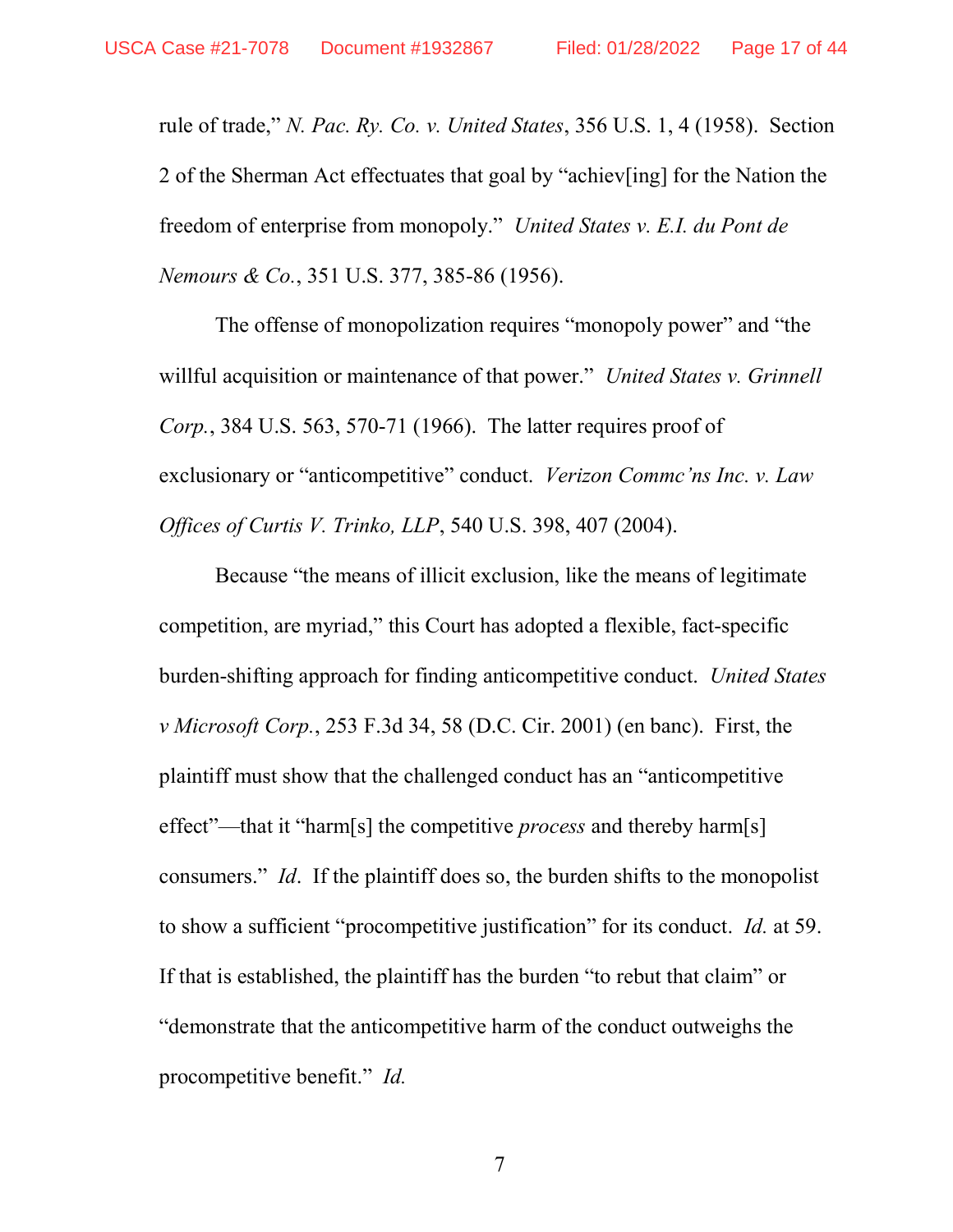The district court, however, did not apply this flexible, fact-specific approach. Instead, the court split plaintiffs' monopolization claim into two pieces, and subjected the platform allegations to a conduct-specific test for unilateral refusals to deal, A239-A240, while never analyzing the contributory anticompetitive effect of the acquisitions (to which it held laches applied). The court legally erred both in disaggregating plaintiffs' monopolization claim and in its analysis of the platform allegations.

### A. The District Court Erred By Disaggregating Plaintiffs' Monopolization Claim.

The Supreme Court has emphasized the importance of resolving Section 2 claims on a "case-by-case basis," focusing on "actual market realities" and the "particular facts disclosed by the record." Eastman Kodak Co. v. Image Tech. Servs., Inc., 504 U.S. 451, 466-67 (1992). Disaggregating plaintiffs' monopolization claim fundamentally impeded the court's ability to assess the market realities presented by this case.

An important market reality here is that Facebook's platform has "strong network effects." A72 (¶ 116); see A54 (¶¶ 41-42), A92 (¶ 195), A93-A94 (¶ 202). Network effects mean that "the utility that a user derives from consumption of the good increases with the number of other agents consuming the good," Microsoft, 253 F.3d at 49, and accordingly the platform itself derives greater value the more participants it attracts. "In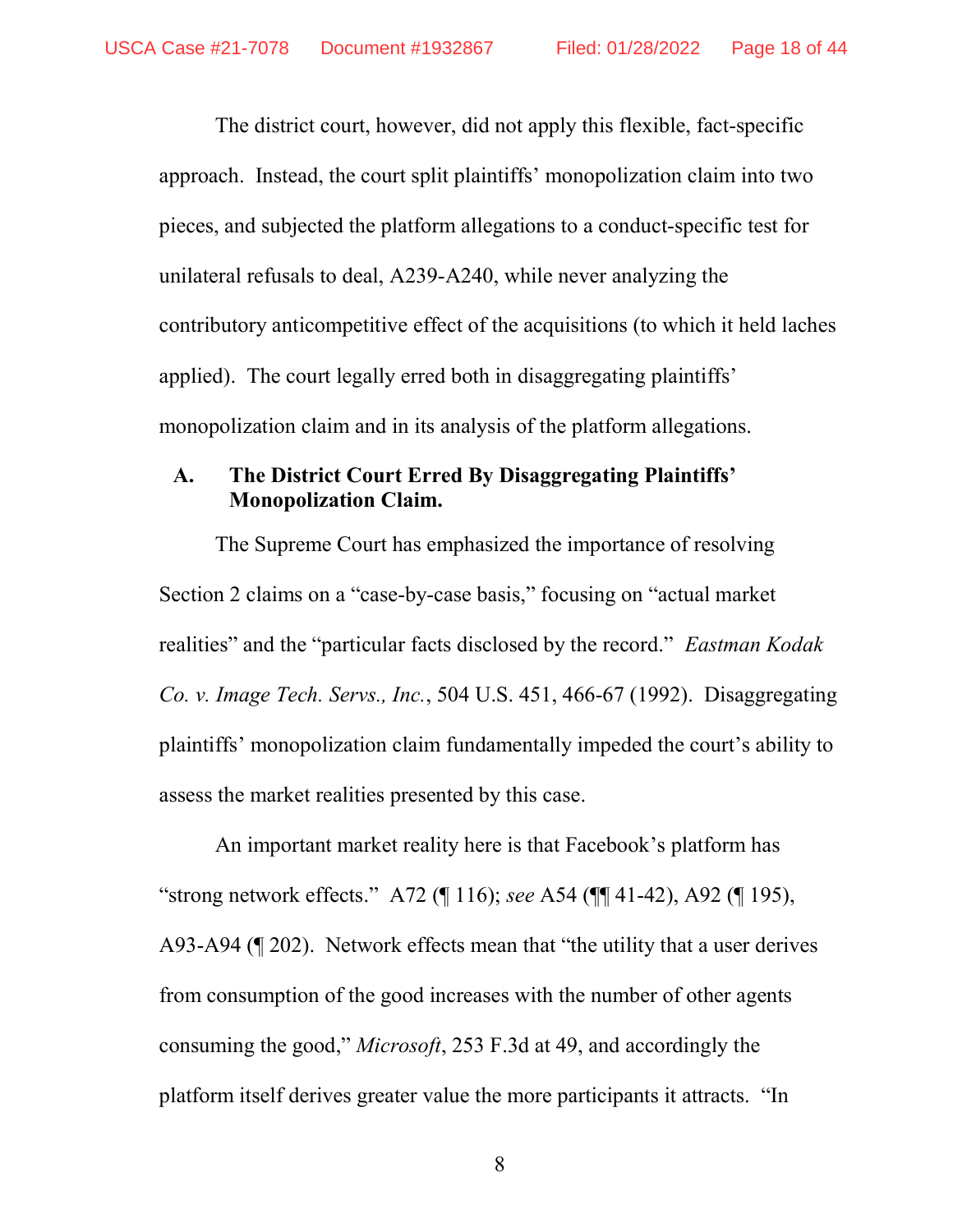markets characterized by network effects," once "a product or standard achieves wide acceptance, it becomes more or less entrenched." Id.; see id. at 83 (network effects can act as barriers to entry); Klein v. Facebook, Inc., No. 20-08570, 2022 WL 141561, at \*19 (N.D. Cal. Jan. 14, 2022) ("network effects create high barriers to entry in the Social Network and Social Media Markets because, even if a new service offers higher quality features than incumbent services, the new service is inherently less valuable because it has a smaller user base than incumbent services").

Because of network effects on Facebook's platform, multiple anticompetitive acts can exponentially reinforce the exclusionary impact. For example, multiple anticompetitive acts can work synergistically to exacerbate network effects and further entrench the dominant player by depriving rivals of the scale necessary to compete effectively.<sup>2</sup> See A57 ( $\parallel$  51), A71-A72 ( $\parallel$  $\parallel$ 114-115); Microsoft, 253 F.3d at 60, 71 (conduct preserved Microsoft's monopoly by keeping usage of Navigator "below the critical level necessary" to "pose a real threat to Microsoft's monopoly"). Because "[c]ompetition" is often "'for the field' rather than 'within the field'" in network industries, id. at 49, anticompetitive conduct can prevent the emergence of better products

-

<sup>&</sup>lt;sup>2</sup> Multiple anticompetitive acts also can have synergistic effects in nonnetwork industries through means other than network effects.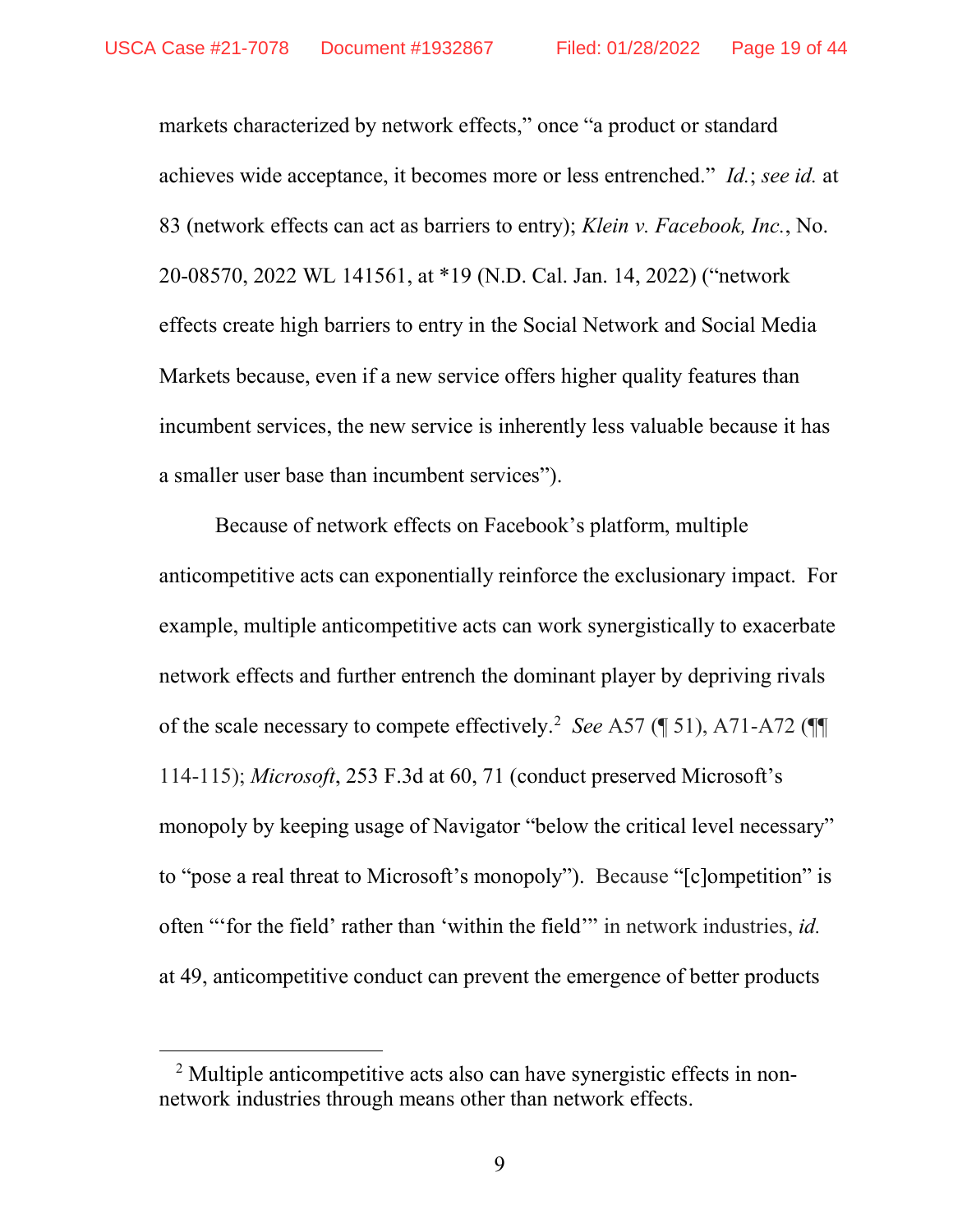that could replace it for some or all users. Id. at 79 (the Sherman Act does not "allow monopolists free reign to squash nascent, albeit unproven, competitors at will—particularly in industries marked by rapid technological advance and frequent paradigm shifts").

Plaintiffs' legal theory reflects these distinctive market realities, alleging that Facebook took advantage of the strong network effects on its platform and scale advantages over potential rivals, and used both acquisitions and other anticompetitive conduct to build a "moat" protecting its platform monopoly. See pp. 2-3, supra. The validity of such monopolization claims challenging the combined effect of acquisitions and other anticompetitive conduct is well-established. See Grinnell, 384 U.S. at 576; United States v. Paramount Pictures, 334 U.S. 131 (1948); United States v. Am. Tobacco Co., 221 U.S. 106, 181-83 (1911); Standard Oil Co. v. United States, 221 U.S. 1, 71-77 (1911). In these cases, the Supreme Court focused on whether the evidence as a whole established the proscribed result, not whether particular acts did so in isolation. See Am. Tobacco, 221 U.S. at 182-83 (emphasizing that it was "not considering" the legality of certain conduct "isolatedly viewed"); LePage's Inc. v.  $3M$ ,  $324$  F.3d 141, 162 (3d Cir. 2003) (en banc) ("The relevant inquiry is the anticompetitive effect of [the defendant]'s exclusionary practices considered together," i.e., "taken as a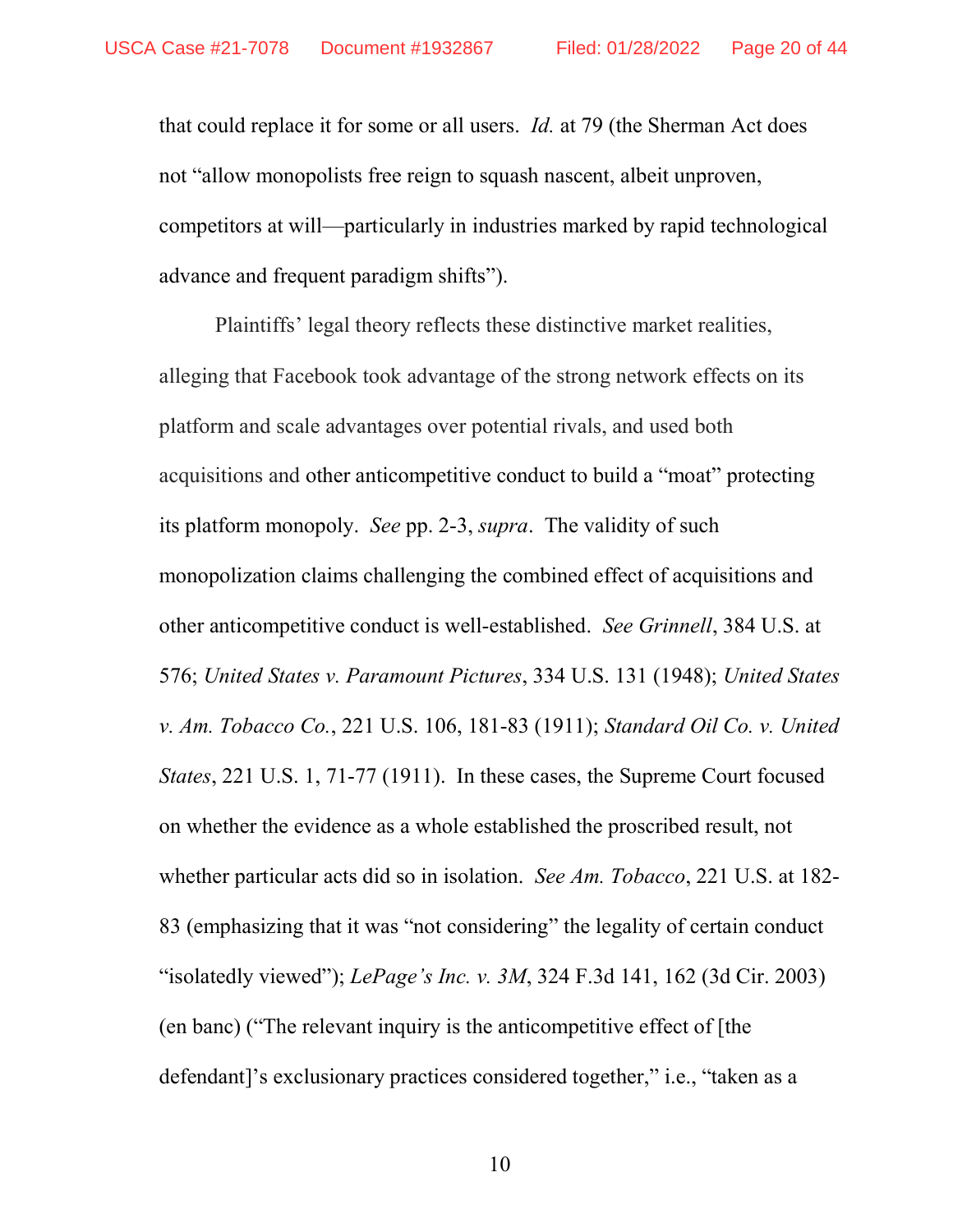-

whole rather than considering each aspect in isolation."); City of Anaheim v. S. Cal. Edison Co., 955 F.2d 1373, 1376 (9th Cir. 1992) ("it would not be proper to focus on specific individual acts of an accused monopolist while refusing to consider their overall combined effect.").

Citing Microsoft, the district court acknowledged that a "'course of conduct' could amount to a separate and independent violation," but held that such a theory was not viable because the platform allegations challenged unilateral refusals to deal, and subjecting them to liability risked the policy consequences discussed in *Trinko*. A245, A278-A280.<sup>3</sup> But these are not valid reasons for forgoing cumulative consideration of plaintiffs' monopolization claim: Many of the platform allegations do not challenge unilateral refusals to deal, *see infra* Section I.B.1, and the policy consequences for allowing enforcement in this area are significantly different than in Trinko due to the distinct market realities in both cases, see infra Section I.B.3. Because synergistic anticompetitive effects could be especially pronounced for digital platforms that exhibit powerful network effects and

<sup>&</sup>lt;sup>3</sup> In *Microsoft*, this Court declined to "pass upon plaintiffs' [course-ofconduct] argument" because the district court failed to explain the specific acts composing it—not because of concerns regarding the validity of the underlying theory of harm. 253 F.3d at 78. In any event, Microsoft reached this conclusion based on a full trial record.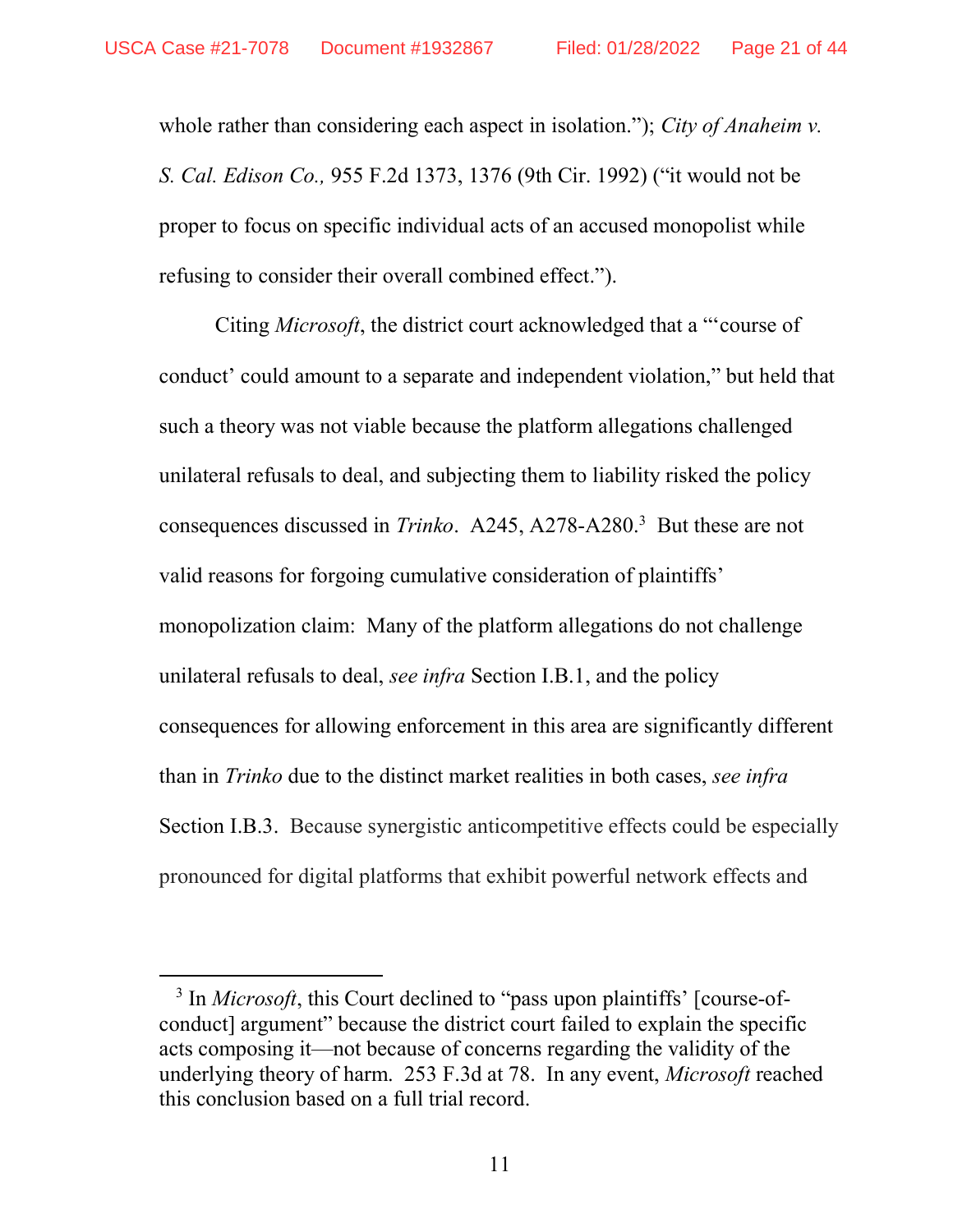have scale advantages over potential rivals, the costs to competition of misclassifying challenged conduct as lawful refusals to deal—and thus missing its role in an overall anticompetitive scheme—are particularly significant in this context.

Moreover, by separating the acquisitions from the rest of the monopolization claim, the district court may have overlooked the full potential for anticompetitive effects. It sometimes takes many years for an acquisition "to ripen into a prohibited effect," United States v. E.I. du Pont de Nemours & Co., 353 U.S. 586, 597 (1957), because an acquisition can facilitate or give rise to anticompetitive conduct later through the "use" of the purchased assets, United States v. ITT Cont'l Baking Co., 420 U.S. 223, 241- 42 (1975); see Am. Tobacco, 221 U.S. at 183. And in the platform context, acquisitions of smaller or nascent competitors can take on even greater significance because they eliminate rivals that could have competed within or, even more likely, for—the field. See United States v. Bazaarvoice, Inc., No. 13-00133, 2014 WL 203966, at \*50 (N.D. Cal. Jan. 8, 2014) (Bazaarvoice's acquisition of PowerReviews "would definitely tip the scales in [Bazaarvoice's] permanent favor on the network front."); Colleen Cunningham, Florian Ederer & Song Ma, Killer Acquisitions, 129 J. Pol. Econ. 649, 655 (2021) ("Incumbents in already-concentrated markets further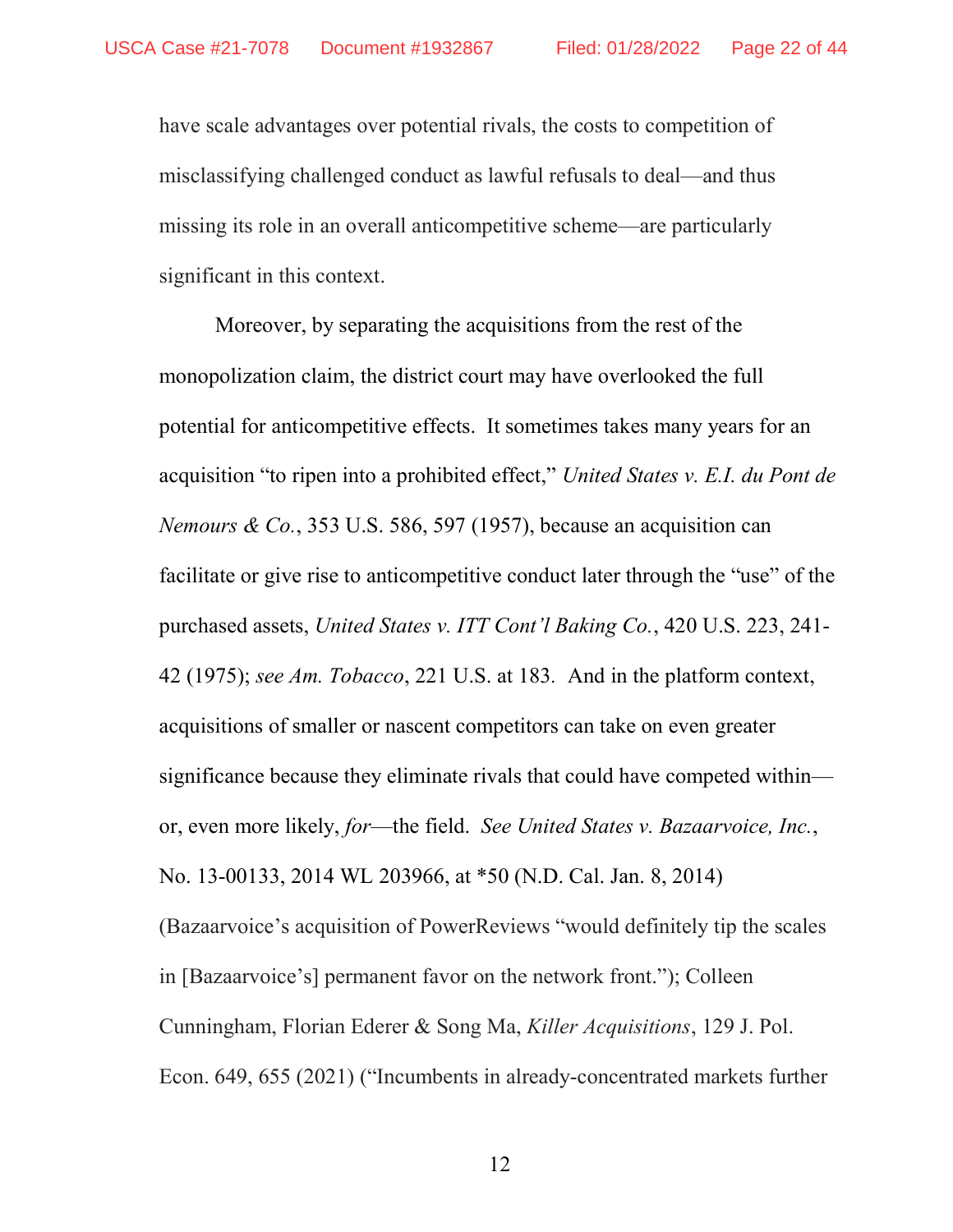reduce competition by acquiring *future* product market competitors."); Robin C. Feldman & Mark A. Lemley, Atomistic Antitrust at 5 (Feb. 26, 2021) ("an atomistic focus [in antitrust cases] misses important modern harms to competition including those related to large tech companies buying startups"), https://papers.ssrn.com/sol3/papers.cfm?abstract\_id=3793809.

### B. The District Court Did Not Properly Analyze Plaintiffs' Platform Allegations.

The district court erred in classifying all of the platform conduct as unilateral refusals to deal. A251. While some allegations may fit that characterization, many do not. Specifically, Facebook allegedly conditioned API access in ways that prevent certain forms of rivalry and protect its dominance. A93-A94 (¶¶ 199-202). When a monopolist imposes conditions that restrict rivals' incentive and ability to compete, the restrictions are just that: conditions. Instead, the court erroneously treated these anticompetitive conditions in Facebook's deals as unconditional refusals to deal.

The district court compounded that error by creating a rigid checklist for unilateral refusal-to-deal liability that departs from established precedent. The court's test also fails to account for important market realities, including the participatory nature of Facebook's platform.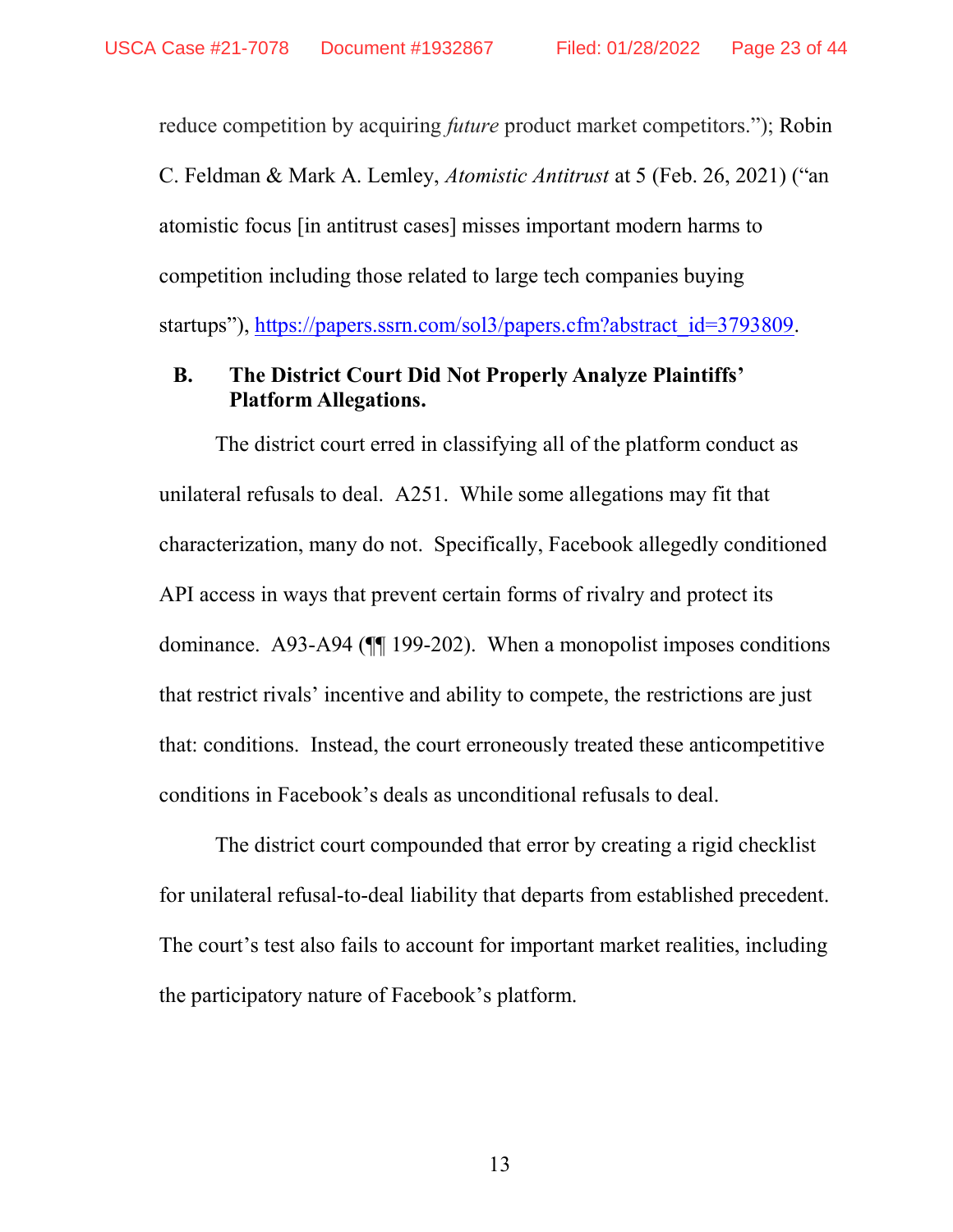# 1. Many Platform Allegations Do Not Challenge Unilateral Refusals To Deal.

The district court erred by analyzing all of plaintiffs' platform allegations as challenging unilateral refusals to deal with rivals. Many allegations involved a fundamentally different type of anticompetitive conduct—anticompetitive conditions in Facebook's deals. Since these allegations target Facebook's use of anticompetitive conditions, not its refusals to deal, they should have been subject to a flexible, fact-based analysis under Microsoft.

The Supreme Court has recognized two narrow, related situations that are properly analyzed as unilateral refusals to deal with rivals: (i) where the defendant outright refused to provide a rival a requested product or service, see Trinko, 540 U.S. at 407-09 (Verizon refused to provide competitors with access to certain telephone-network elements); Aspen Skiing Co. v. Aspen Highlands Skiing Corp., 472 U.S. 585, 608-11 (1985) (Ski Co. refused to sell joint lift tickets); and (ii) where a rival challenged an ongoing deal with commercially disadvantageous terms, which the Court viewed as challenging the defendant's refusal to offer more favorable terms, see Pacific Bell Tel. Co. v. linkLine Commc'ns, 555 U.S. 438, 442, 451 (2009) (firm complained that high wholesale prices created insufficient profit margins).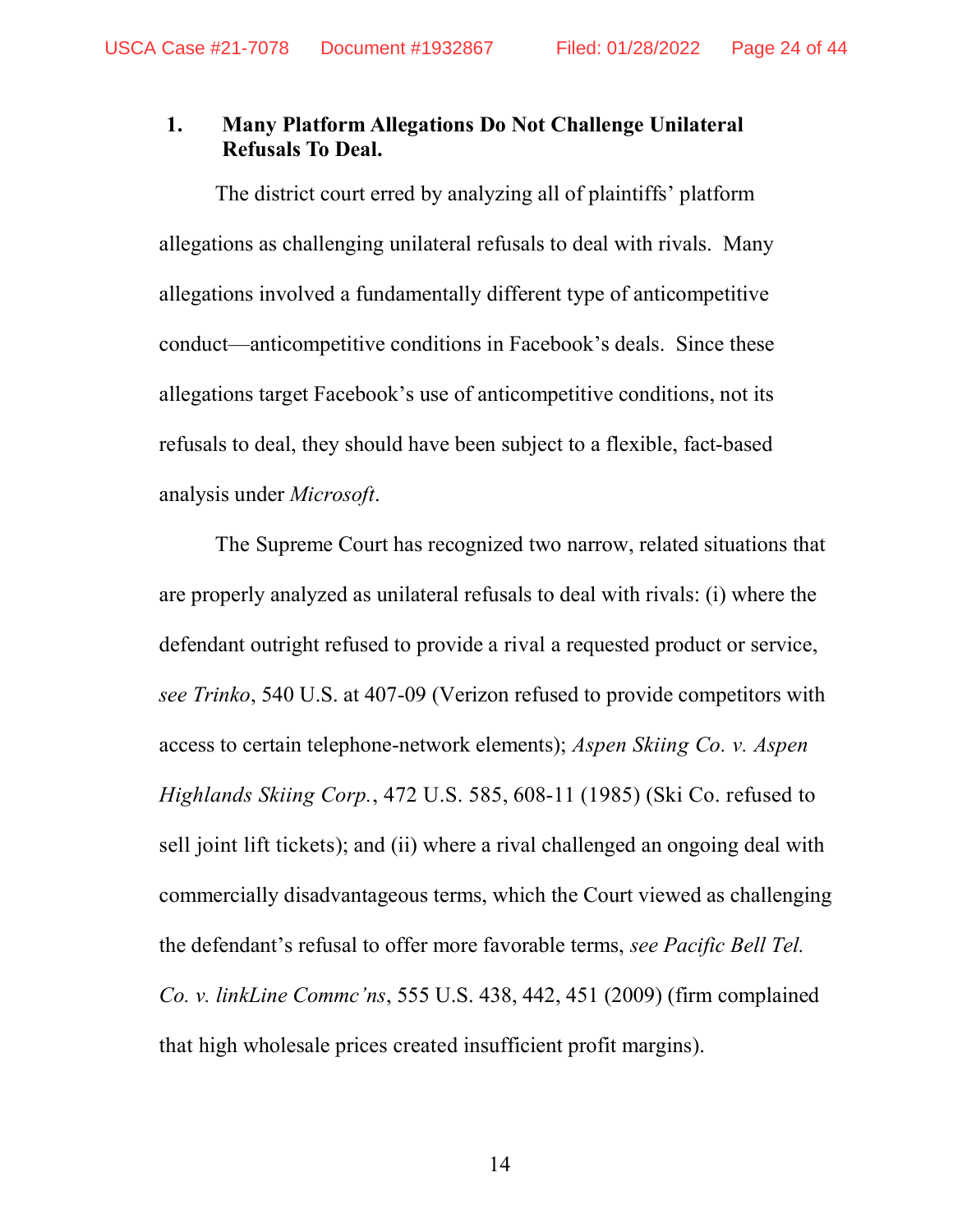These categories do not cover the full range of plaintiffs' platform allegations. For example, Facebook allegedly conditioned API access on apps not linking to or integrating with competing social networks, or incorporating "core" social-networking features themselves. A93-A94 (¶¶ 199-202). These allegations are fundamentally different from challenges to unilateral refusals to deal. Rather, Facebook's use of restrictive conditions in deals with app developers are akin to the type of anticompetitive conduct condemned in Lorain Journal Co. v. United States, 342 U.S. 143, 148 (1951) (monopolist newspaper sold advertising only if customers did not place ads with rival radio station), and in *Microsoft*, 253 F.3d at 75 (Microsoft induced independent software vendors "to make their Java applications reliant on Windows-specific technologies and to refrain from distributing to Windows users [Java Virtual Machines] that complied with [rival's] standards.").

Unlike unilateral refusals to deal, which can harm competition by withholding valuable access from rivals (leaving them weakened and less competitive), plaintiffs allege conditions that harm competition by inducing app developers to change their behavior by limiting or discouraging them from dealing with Facebook's rivals or by deterring them from becoming rivals to Facebook themselves. By altering app developers' incentives and conduct, the restrictive conditions represent an anticompetitive "assay by the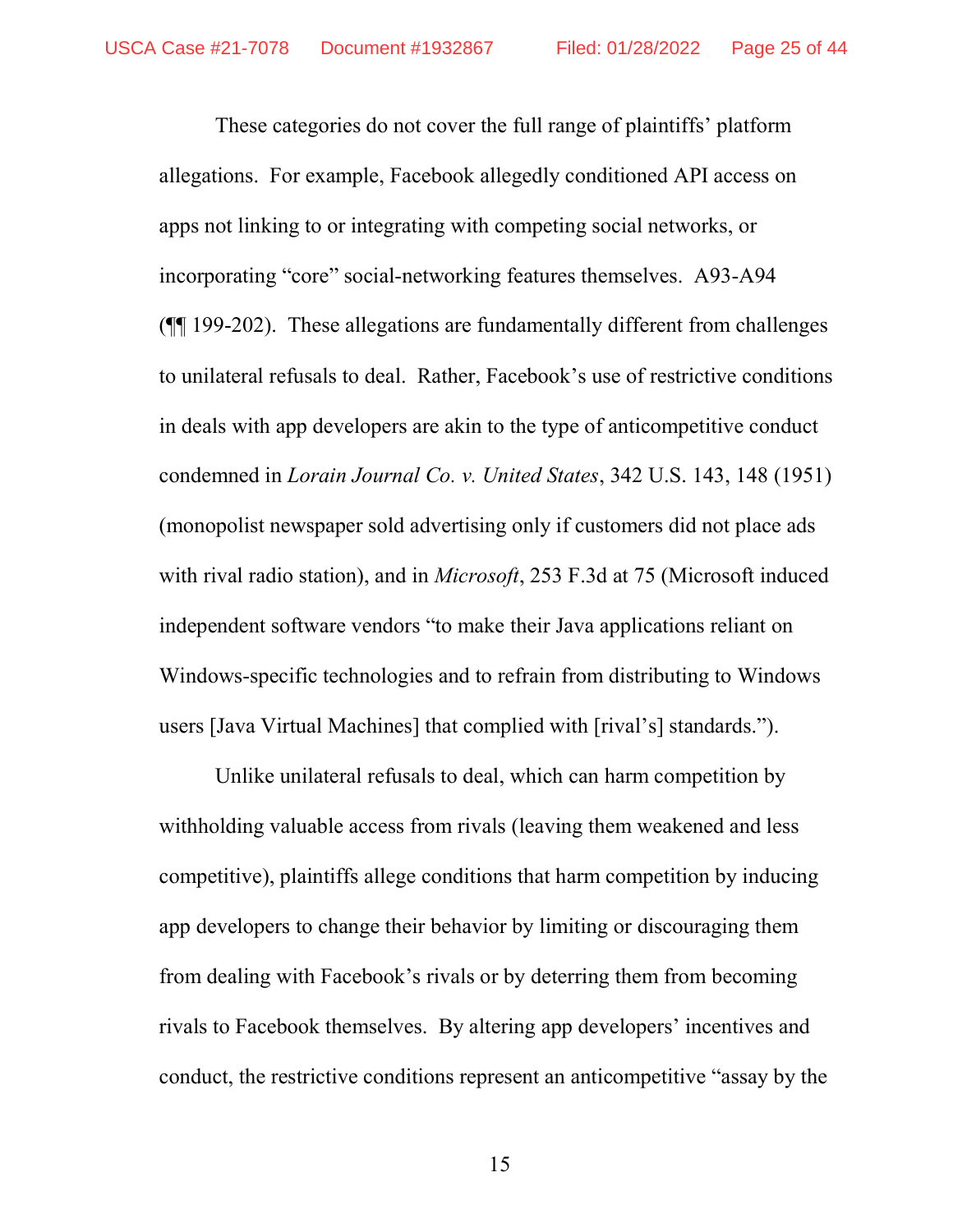monopolist into the marketplace." Novell Inc. v. Microsoft Corp., 731 F.3d 1064, 1072 (10th Cir. 2013).

The court stated that it would have recognized a "conditional dealing" claim under Lorain Journal if plaintiffs alleged "that Facebook conditioned access to its Platform APIs on app developers agreeing not to deal with other social-networking services." A253. But the court distinguished this case on the ground that the challenged conditions did not prevent app developers from dealing with rivals outside of Facebook's platform; rather, they simply regulated the "acceptable features" of apps used on Facebook itself. A255. That limitation, however, is nowhere to be found in Lorain Journal. Moreover, it is inconsistent with how this Court treated analogous conditions in Microsoft. There, certain restrictions on app developers applied only to applications running on Windows. 253 F.3d at 75. Yet this Court did not analyze those restrictions as refusals to deal; it subjected them to its flexible, fact-specific analysis and found them anticompetitive. Id.

Similarly, here, Facebook allegedly amended its conditions of dealing in 2011 to prevent "apps that linked or integrated with competing social platforms[] from accessing its APIs" as a deterrent for building crossplatform apps. A93 (¶ 199). That is, even if it did not violate the Policy for a developer to build an app on a competing platform, plaintiffs alleged that it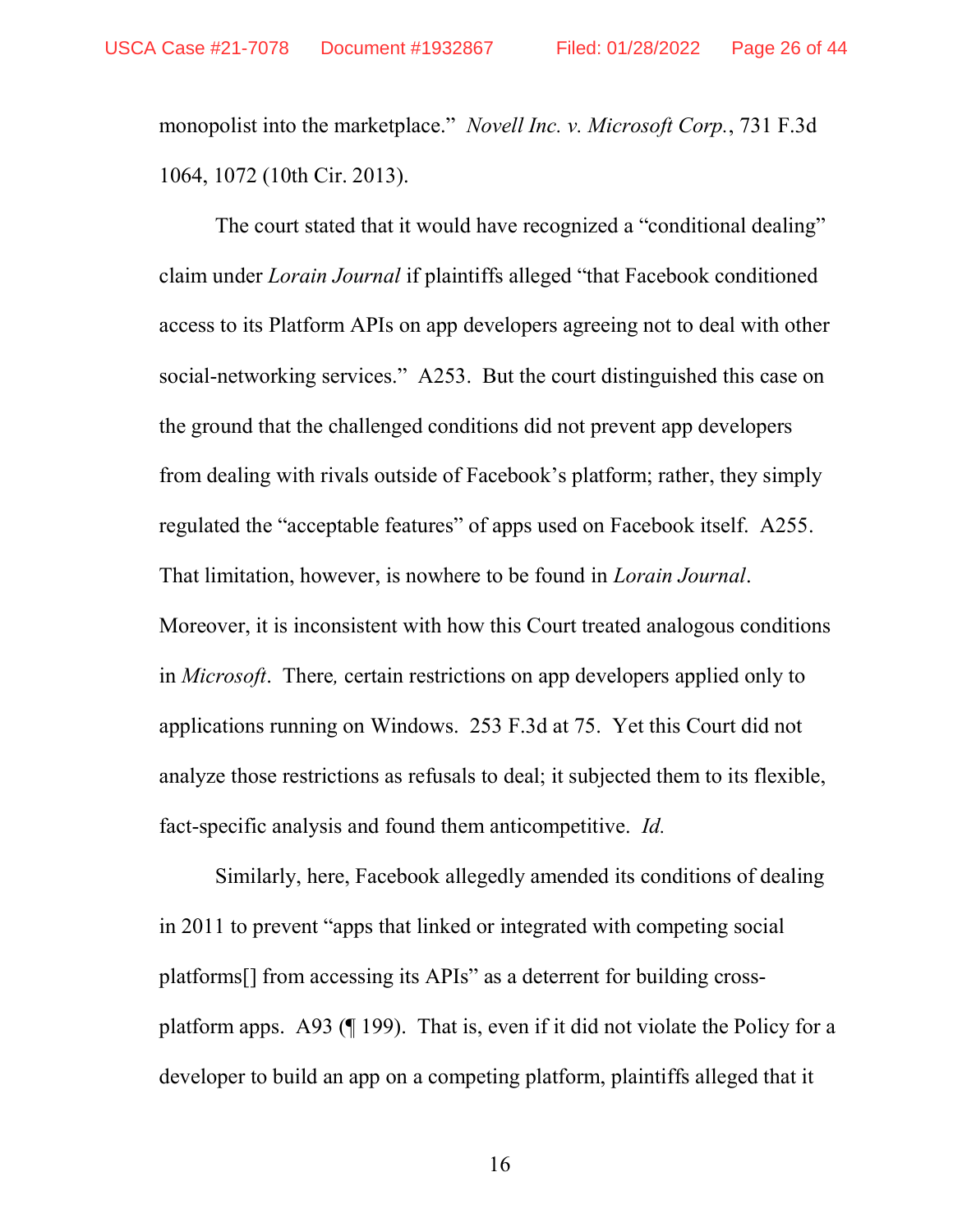practically eliminated their incentive to do so. Among other things, the Policy disincentivized developers from dealing with rivals by "discourag[ing] developers from creating apps that bridged the two networks, which would have reduced switching costs for users." *Id.* By deterring cross-platform apps, the restrictive conditions harmed the competitive process and protected Facebook's monopoly. *Cf. Microsoft*, 253 F.3d 74 ("Microsoft took [] steps to exclude Java from developing as a viable cross-platform threat."). And in 2013, Facebook allegedly introduced a condition prohibiting apps from replicating Facebook's "core functionality," A94 (¶ 202), which disincentivized apps from introducing new features that would have benefitted users but also made them less reliant on Facebook.

The district court stated that *Trinko* should apply because unilateral refusals to deal with rivals "can always be reframed as offers to deal only on the condition that the third party refrains from competing." A251 (citing Herbert Hovenkamp, FRAND and Antitrust, 105 Cornell L. Rev. 1683, 1697  $(2020)$ ).<sup>4</sup> But the court's statement is wrong. For example, a wholly

-

<sup>&</sup>lt;sup>4</sup> The district court also reasoned that the conditions could not be condemned because Facebook had no antitrust duty to deal with the developers. A243- A244. But the court's conclusion does not follow from its premise. Even without a duty to deal, a company entering into a deal restricting competition can face liability for the restriction. For example, a patent holder has no obligation to grant a license, but an anticompetitive condition in a patent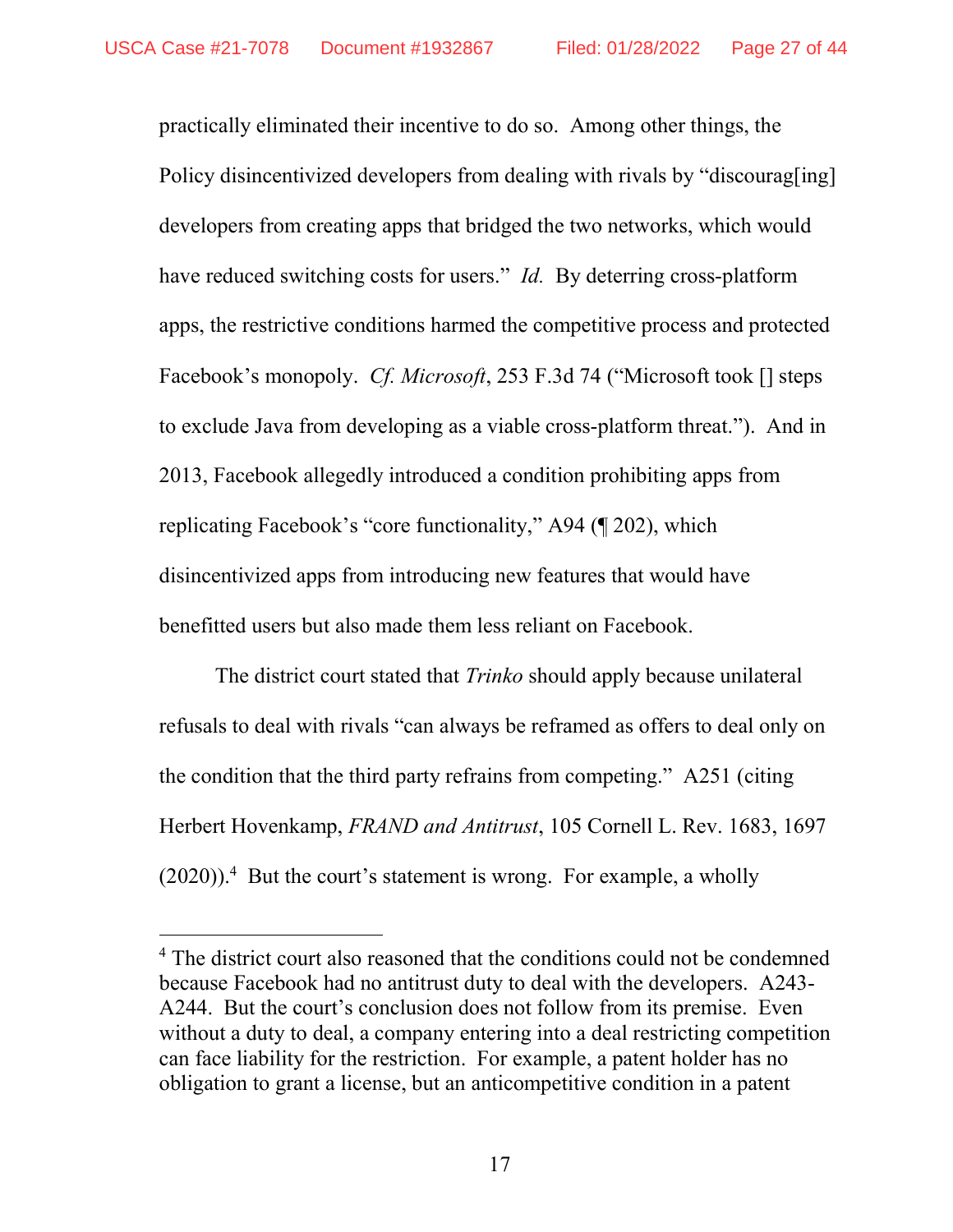unconditional refusal to deal on any terms cannot be reframed as a conditional refusal. And even in cases like linkLine, where the complaints could be reframed as challenges to certain conditions (high wholesale prices), they cannot be reframed as challenges to conditions directly restricting forms of rivalry.

Notably, the cited article by Professor Hovenkamp does not support the court's treatment of plaintiffs' platform allegations. The court described the article as stating that "'simple refusal[s] to deal' covered by [Trinko] include 'refusal[s] conditioned on a firm's status that cannot readily be changed,' such as where a firm 'agree<sup>[s]</sup> to sell to [non]competitors but not []competitors." A251. Here, however, the restrictions allegedly were designed to deter emerging competition from app developers and incentivize them to evolve into non-competitors "lest they lose access to critical inputs from Facebook." A90 (¶ 187); see also A101 (¶ 230) ("Facebook used APIs and algorithms to prevent competition by ensuring that would-be competitors could not gain or maintain a foothold in the Personal Social Networking Services market and by discouraging new or adjacent firms from even

-

license can violate Section 2. See Mercoid Corp. v. Mid-Continent Inv. Co., 320 U.S. 661, 666 (1944); DOJ-FTC Antitrust Guidelines for Licensing Intellectual Property § 5.6 (2017); cf. Microsoft, 253 F.3d at 64 (copyright holders cannot condition use of copyrighted work in a way that bars rivals from cost-efficient means of distribution).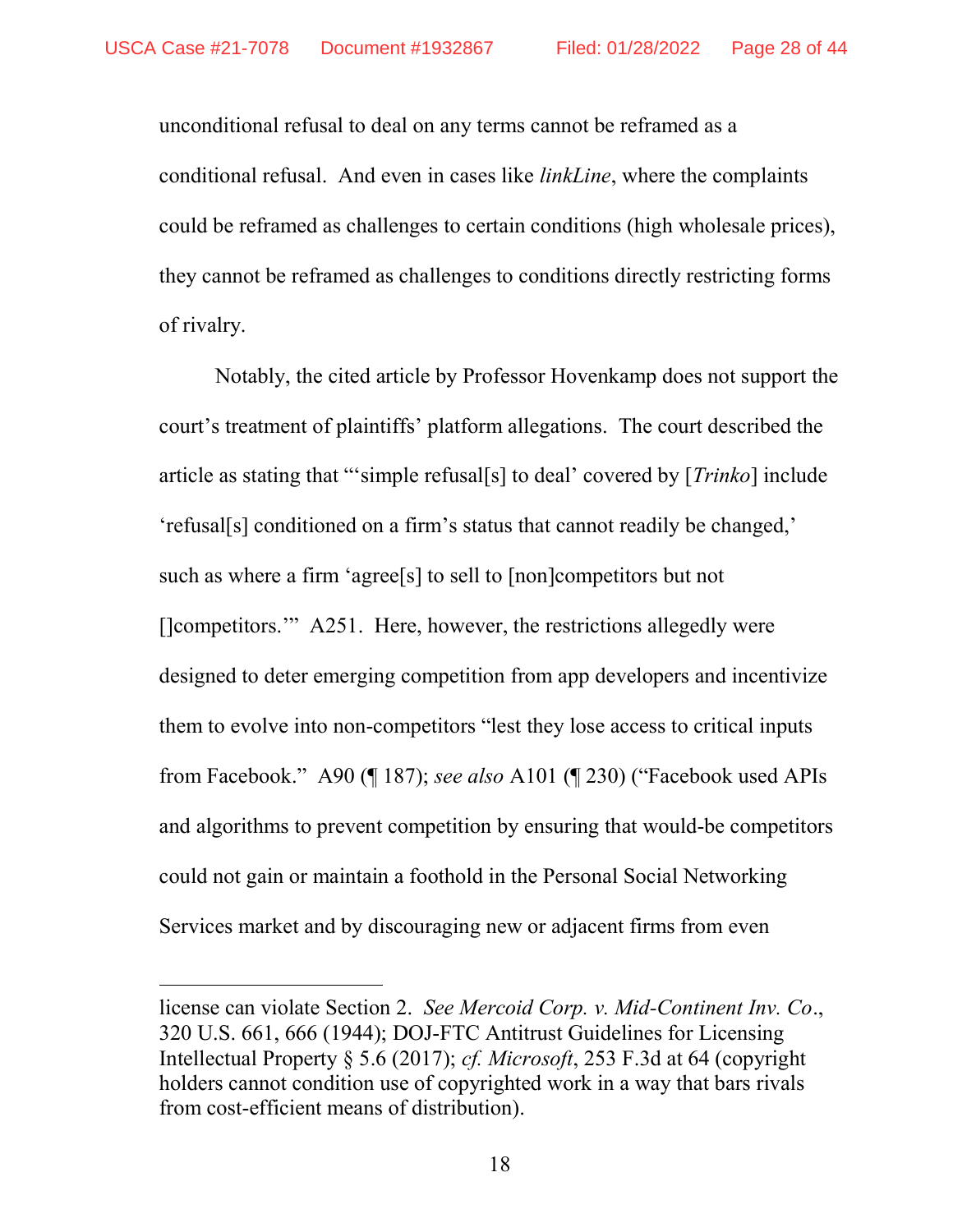entering the market."). That is, the restrictions allegedly changed some app developers' trajectories from competitors to non-competitors. Thus, even under the court's own standard, Facebook's imposition of restrictive conditions should not have been treated as a "simple refusal to deal" on a motion to dismiss.

### 2. No Universal Checklist Governs All Unilateral Refusal-To-Deal Claims.

The district court also applied an incorrect standard for unilateral refusal-to-deal liability. The court held that a "three-part test for unlawful refusals to deal" applied, which it drew from "Aspen Skiing's particular facts." A243-A244. Under that test, for Facebook's policy of denying API access to be unlawful, it had to be "enforced (i) against a rival with which the monopolist had a previous course of dealing; (ii) while the monopolist kept dealing with others in the market; (iii) at a short-term profit loss, with no conceivable rationale other than driving a competitor out of business in the long run." A246. There is, however, no rigid test for analyzing refusals to deal under Section 2.

The central question the Supreme Court considered in *Aspen* and Trinko was whether the defendant's refusal was "predatory"—i.e., characterized by "attempting to exclude rivals on some basis other than efficiency." Aspen, 472 U.S. at 605; see Covad Commc'ns v. Bell Atl. Corp.,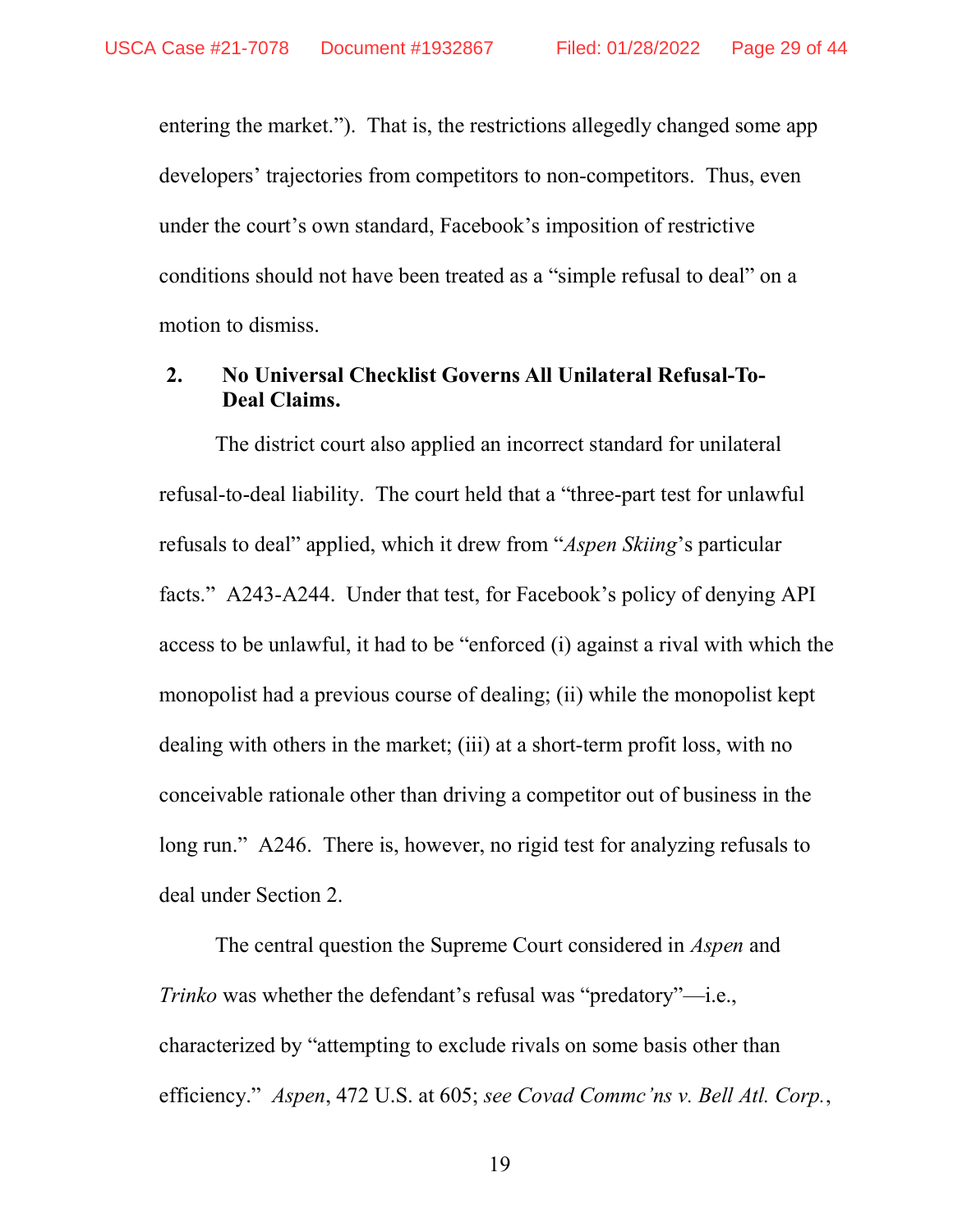398 F.3d 666, 675-76 (D.C. Cir. 2005) (refusal to deal must be "predatory"). That was proven in Aspen because Ski Co.'s "termination of a voluntary (and thus presumably profitable) course of dealing suggested a willingness to forsake short-term profits to achieve an anticompetitive end," but not in Trinko because the complaint lacked factual allegations against Verizon suggesting "anticompetitive malice" or a predatory "motivation [for] its refusal." 540 U.S. at 407-09. Both cases show that the proper analysis is highly factual and depends on "the particular structure and circumstances of the industry at issue." Id. at 411. That fact-intensive analysis cannot be reduced to a checklist of requirements for every case. See Viamedia, Inc. v. Comcast Corp., 951 F.3d 429, 457 (7th Cir. 2020) (The "Aspen Skiing factors help case-by-case assessments of whether a challenged refusal to deal is indeed anticompetitive, even though no factor is always decisive by itself."), cert. denied 141 S. Ct. 2877 (2021); Brief for the United States as Amicus Curiae, Comcast Corp. v. Viamedia, Inc., No. 20-319 (S. Ct.), at 10 (neither Aspen nor Trinko "adopt[ed] a universal standard governing all refusal-todeal claims"), https://www.justice.gov/atr/case-

### document/file/1397716/download.

In determining whether a refusal had a predatory purpose, courts have considered whether the monopolist terminated a prior course of dealing, as in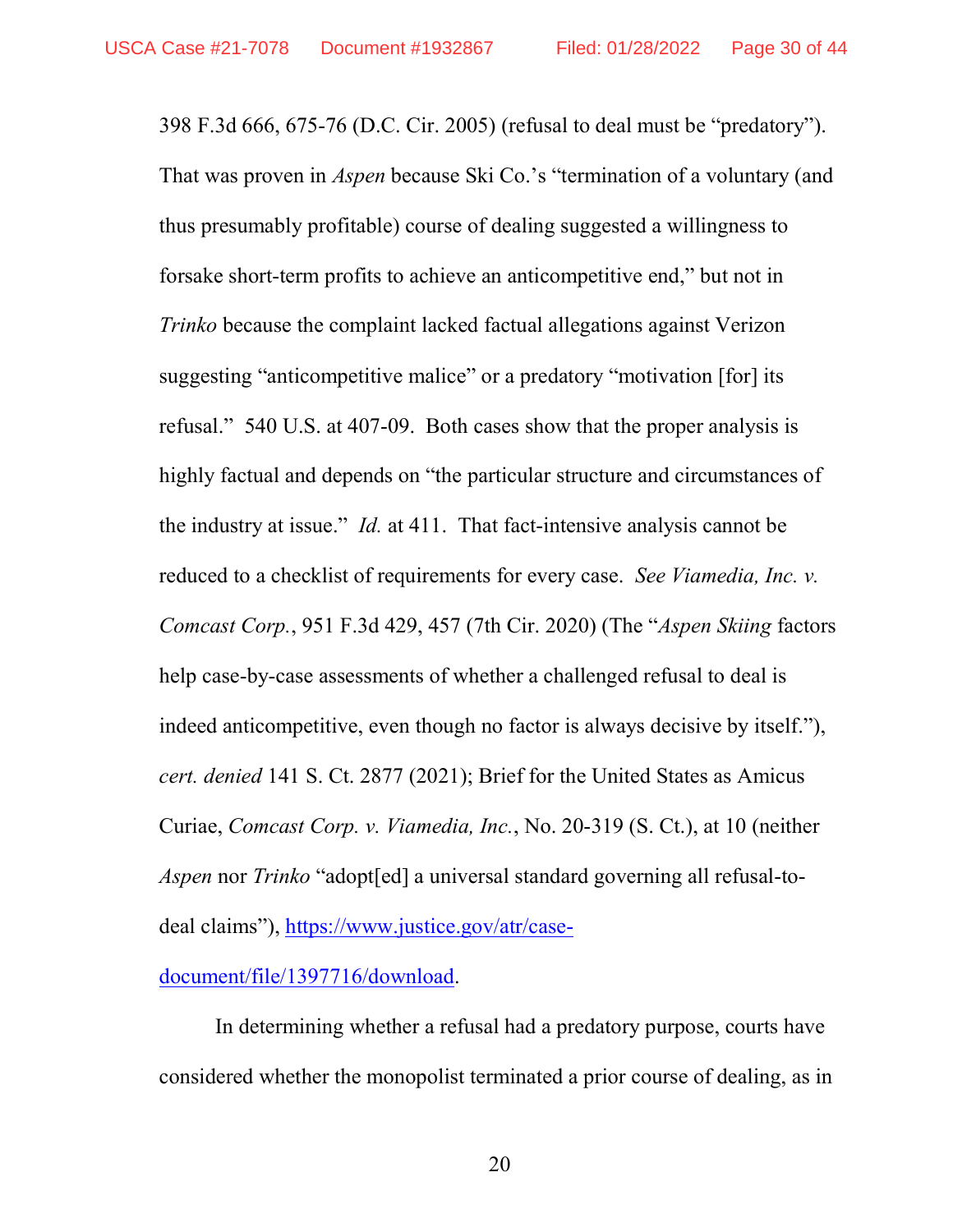Aspen. Trinko, 540 U.S. at 409. But where a monopolist's predatory purpose is evident from other facts, prior dealing is unnecessary. For instance, Otter Tail Power Co. v. United States focused on how the monopolist's refusal to sell wholesale power supply and transmission services to customers seeking to compete with it was designed "to prevent municipal power systems from eroding its monopolistic position." 410 U.S. 366, 377-78 (1973). Whether there was prior dealing was not a factor in the Court's analysis. *Id.*; *accord* FTC v. Vyera Pharm., LLC, 479 F. Supp. 3d 41, 49-50 (S.D.N.Y. 2020) (same).

Courts also have considered whether the refusal is "irrational but for its anticompetitive effect." See, e.g., Viamedia, 951 F.3d at 463; Novell, 731 F.3d at 1075. For instance, a plaintiff could show that the conduct would not be profit-maximizing unless it drives rivals out of the market, blocks or delays potential rivals' entry, or "chasten[s]" rivals "sufficiently to abandon competitive behavior the predator finds threatening." Neumann v. Reinforced Earth Co., 786 F.2d 424, 427 (D.C. Cir. 1986); cf. Covad, 398 F.3d at 675-76 (predation can include "sacrific[ing] short-term profits in order to drive out of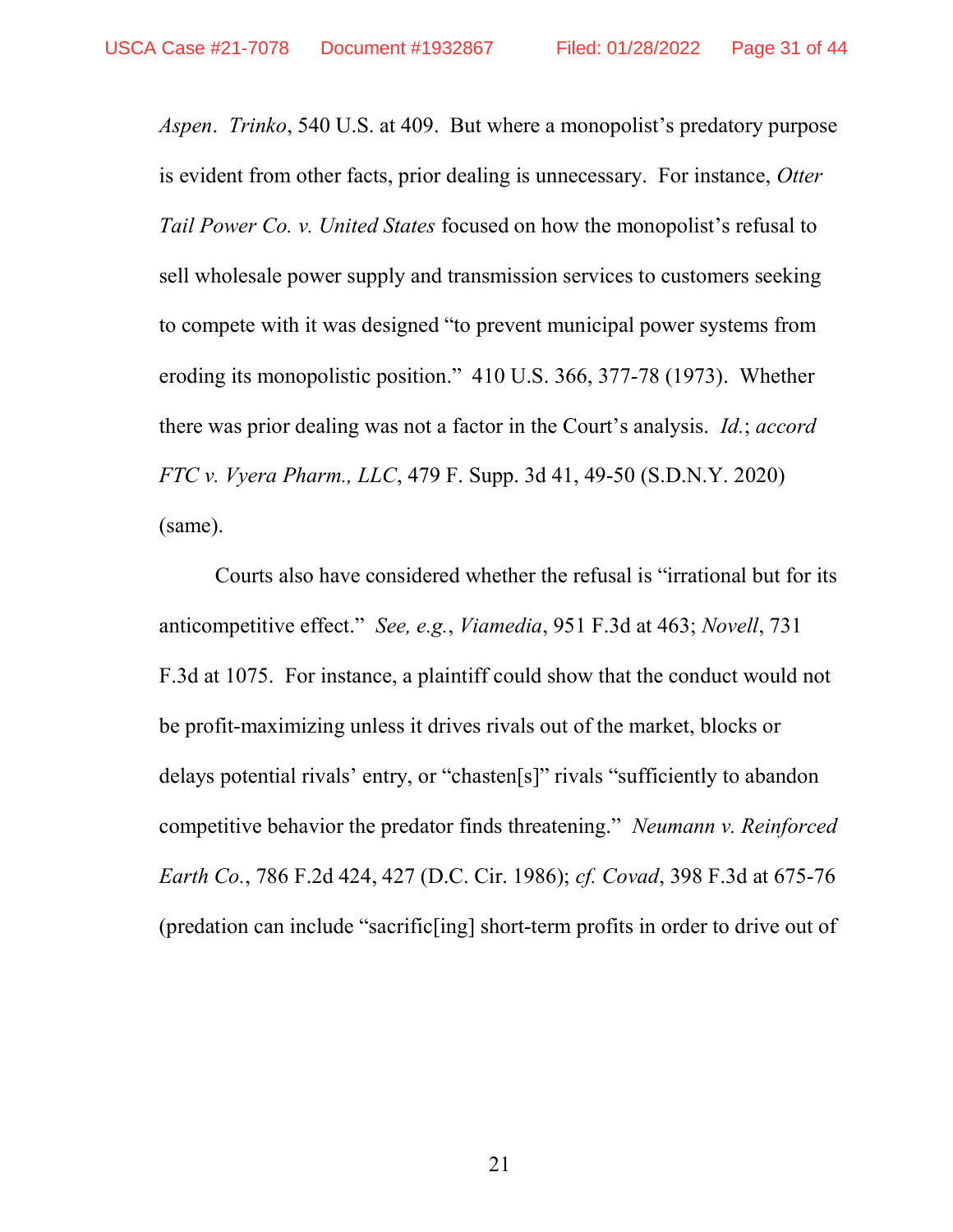the market or otherwise discipline a competitor").<sup>5</sup> Courts generally cannot address this issue at the pleadings stage, however, because it involves assessing the defendant's proffered justifications for the refusal. Viamedia, 951 F.3d at 462-64.<sup>6</sup>

Another factor that courts have considered is whether "valid business reasons exist for [the] refusal." Aspen, 472 U.S. at 605, 608. A defendant cannot merely assert, however, that its refusal served a legitimate purpose. See Viamedia, 951 F.3d at 461-63 (rejecting Comcast's argument "that if a defendant merely postulates 'a valid business purpose'—apparently including any business purpose a defendant could dream up, regardless of feasibility or value—that 'ends the inquiry'"); cf. Aspen, 472 U.S. at 609 (Ski Co. asserted a justification that was not supported by the evidence). The defendant must actually establish a justification that is sufficient in light of

-

<sup>&</sup>lt;sup>5</sup> The district court's test recognized the possibility of driving rivals out of the market, but improperly disregarded other forms of predation, such as impeding entry or disciplining rivals.

 $6$  Viamedia observed that "the calculation of procompetitive benefits net of anticompetitive harms does not easily lend itself to a pleading standard," 951 F.3d at 462, and the court explained that various factors "could plausibly support the inference that a refusal to deal is 'prompted . . . by anticompetitive malice," id. at 463 (quoting *Trinko*, 540 U.S. at 409). The court also expressed concern that such a requirement could lead to adverse policy consequences by wrongly allowing a refusal benefitting the defendant very slightly yet causing significant anticompetitive harm. Id. at 461 n.13.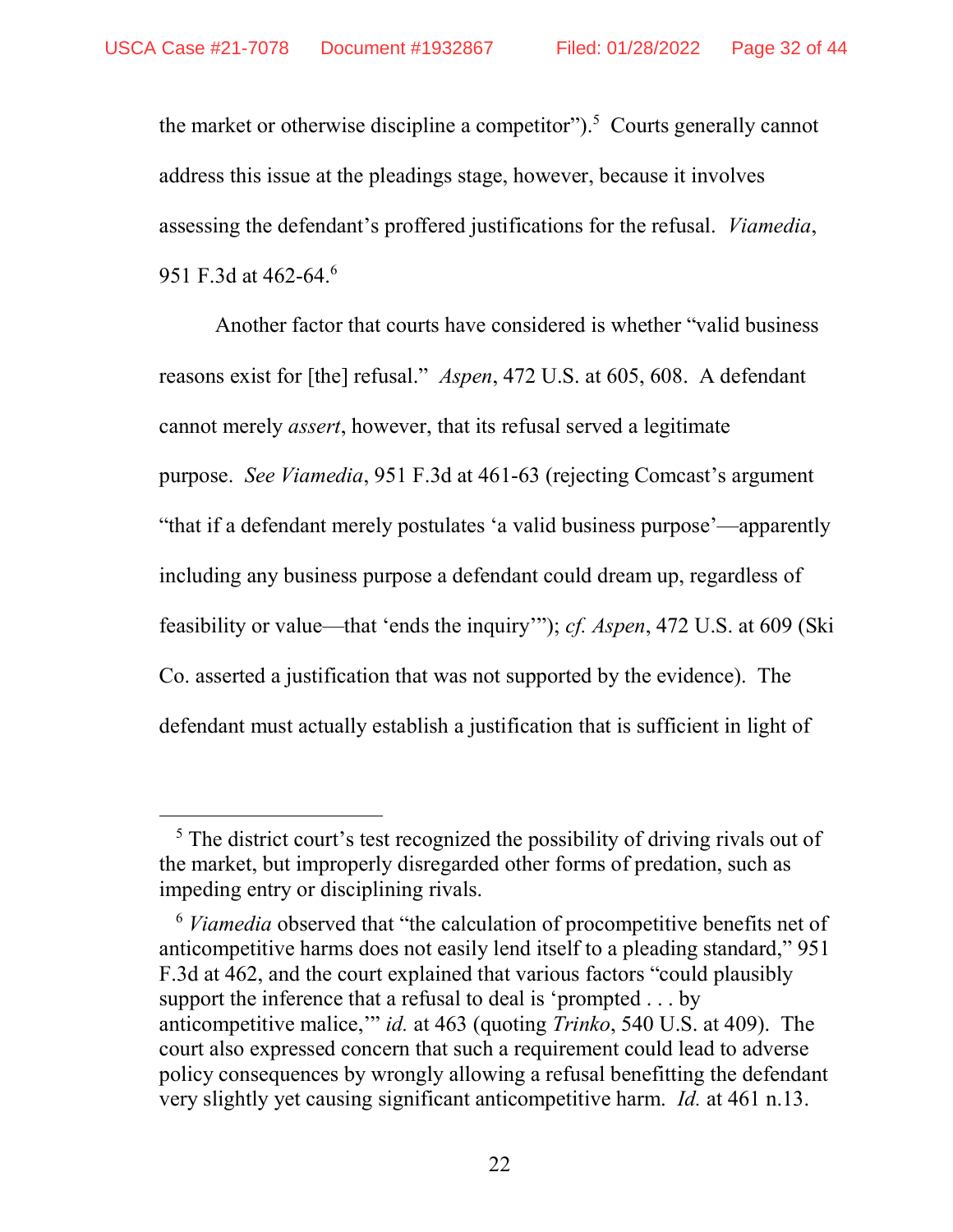the plaintiff's showing that the refusal is predatory and harms competition. See Aspen, 472 U.S. 608 n.39 (relevant evidence may include "specific intent to engage in predation" or "evidence that the conduct was used threateningly and did not continue when a rival capitulated"); cf. Viamedia, 951 F.3d at 462 ("this more nuanced approach considering both procompetitive benefits and anticompetitive harms is necessary to answer the ultimate question of whether competition was harmed").

The district court, moreover, was wrong to suggest that a plaintiff must negate "a valid business purpose" in its complaint, A244 (citing Covad, 398 F.3d at 675), or allege the "predatory motivation [is] 'the only conceivable rationale or purpose" for the refusal, *id.* (citing FTC v. Qualcomm Inc., 969 F.3d 974, 993 (9th Cir. 2020))—which the district court treated as the "most important[]" prong of the test it applied, A243-A244. In fact, this Court has rejected just such a pleading standard, explaining that whether a defendant's conduct is "economically justified" depends "upon a question of fact and therefore is not cognizable in support of a motion to dismiss." Covad, 398 F.3d at  $676$ .<sup>7</sup>

-

 $7$  Qualcomm was decided after a full trial on the merits, not on the pleadings, and thus never addressed pleading standards.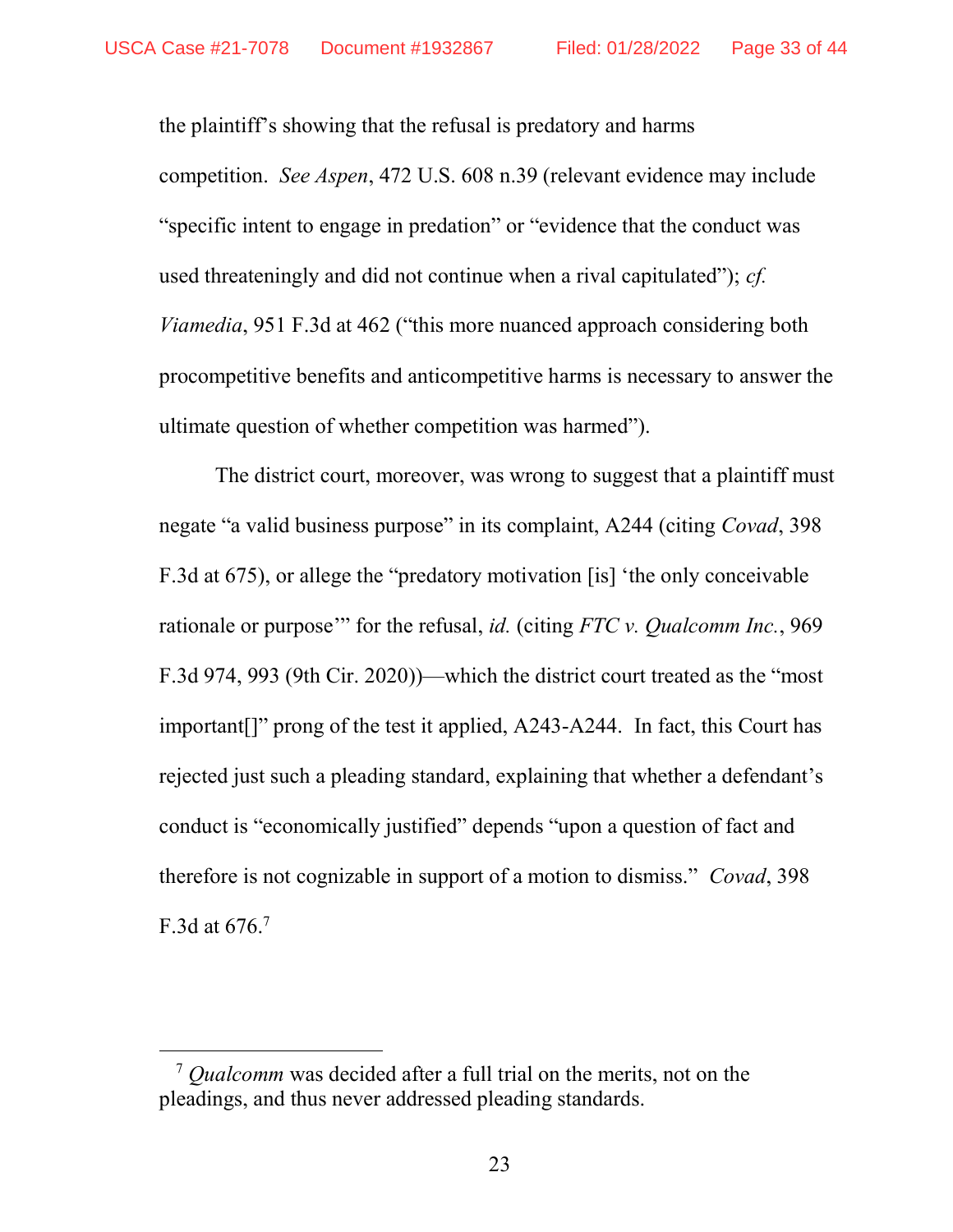In addition, the particular factors considered in Aspen are not exhaustive. A complaint could "provide a basis, under traditional antitrust principles, for recognizing" a refusal-to-deal claim under different circumstances. Trinko, 540 U.S. at 408. The fact-bound nature of refusals underscores the importance of a context-specific analysis of their character and effects. *Aspen* and *Trinko*, for example, both involved monopolists that refused to engage in collaborative business relationships with direct competitors, and on requested terms that the monopolist did not voluntarily offer anyone (competitors or not). Plaintiffs' allegations here are significantly different, including because they involve Facebook's selectively withdrawn deals (on standardized terms) with downstream app developers. These allegations require a context-specific analysis of whether they show the requisite predation.

## 3. This Case Presents Materially Different Market Realities From Trinko.

Trinko identified several reasons for limiting unilateral refusal-to-deal liability in the circumstances there. Facebook's network, however, is materially different from the physical telephone network in *Trinko* in several ways that favor greater antitrust enforcement in this context. Antitrust law retains the flexibility to address the distinct market realities presented by this case. See NCAA v. Alston, 141 S. Ct. 2141, 2158 (2021) (noting, in a rule-of-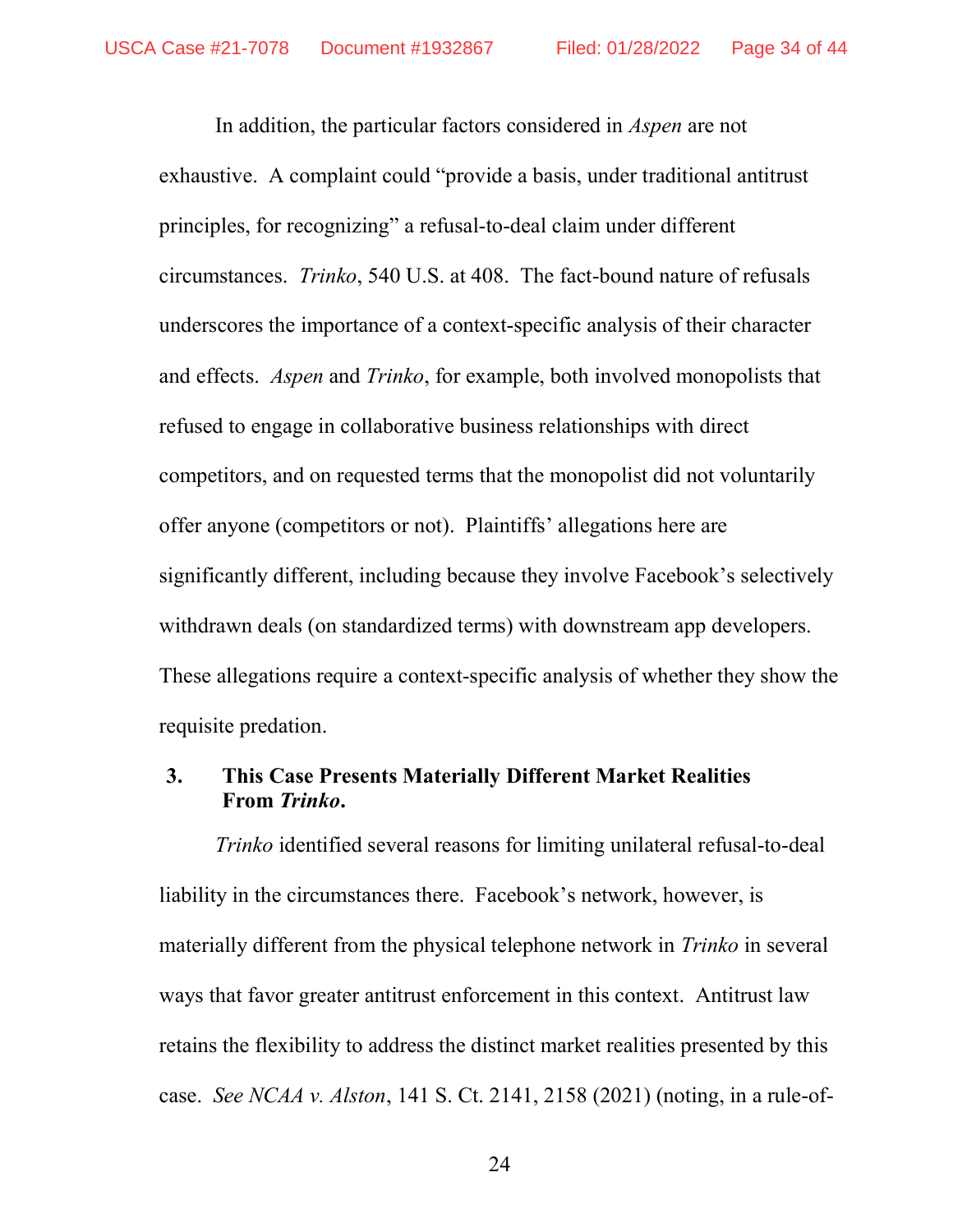reason case, that "[w]hether an antitrust violation exists necessarily depends on a careful analysis of market realities. If those market realities change, so may the legal analysis." (citations omitted)).

Plaintiffs' complaint details a new kind of network built by users and businesses on top of Facebook's platform. A92-A93 (¶¶ 195-198). Facebook has an easily-scalable network and often can take on new connections at nearzero incremental cost, using the efforts and investment of users and third parties to expand the network and create value. Indeed, voluntary interconnection is integral to Facebook's platform. This stands in stark contrast to Verizon's telephone network in Trinko: an end-to-end, monopolist-controlled physical infrastructure with limited space for sharing and interconnection occurring only because of regulatory compulsion. Cf. Biden v. Knight First Amend. Inst. At Columbia Univ., 141 S. Ct. 1220, 1226 (2021) (Thomas, J., concurring) ("space constraints on digital platforms are practically nonexistent (unlike on cable companies), so a regulation restricting a digital platform's right to exclude might not appreciably impede the platform from speaking").

Trinko expressed concern that forced sharing of network connections would inhibit "the incentive for the monopolist, the rival, or both to invest in those economically beneficial facilities." 540 U.S. at 408. That concern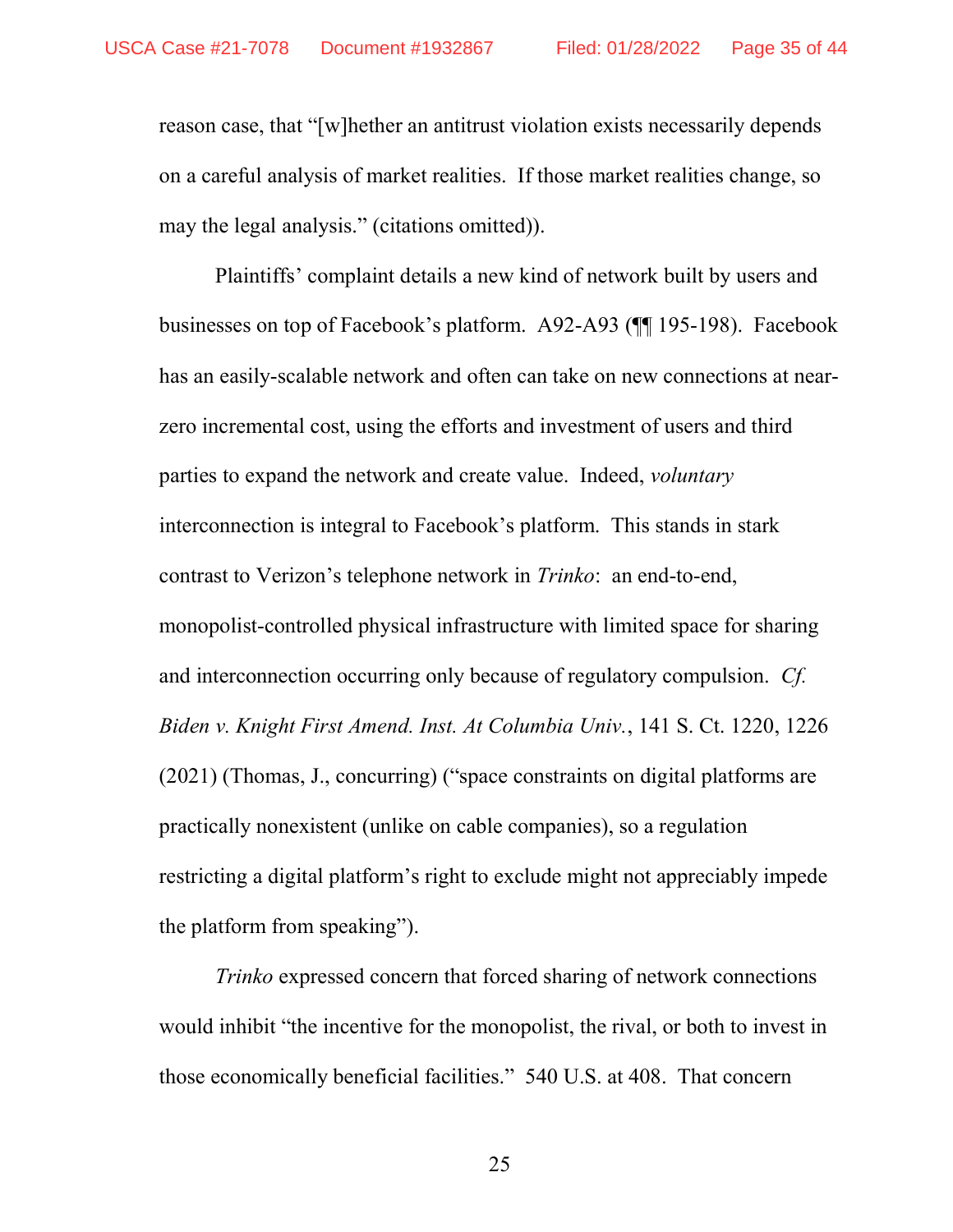applies quite differently here. Facebook's users and app developers build network connections driving significant value for the platform, and the restrictive conditions limited their potential gain from doing so. Thus, users' and developers' incentives to invest their time and money are enhanced by more antitrust enforcement. While Facebook also has made investments, the balance of relative incentives is an economic question that cannot simply be assumed based on the contrary factual situation in Trinko.

Trinko also noted that forced sharing "requires antitrust courts to act as central planners, identifying the proper price, quantity, and other terms of dealing." *Id.* But here, unlike in *Trinko*, the norm on Facebook's platform is sharing—not exclusion. Courts need not act as central planners because the anticompetitive conditions on API access simply could be enjoined or addressed through other traditional antitrust remedies.

Finally, Trinko expressed concern that forced sharing may "facilitate the supreme evil of antitrust: collusion." Id. But here the risk of collusion supports antitrust enforcement. Facebook is already dealing with the app developers, so collusive risk already exists through the deals' conditions restricting competition. Limiting antitrust scrutiny of those conditions exacerbates this risk by giving monopolists freer rein in reaching "agreements not to compete" with rivals. Otter Tail, 410 U.S. at 377.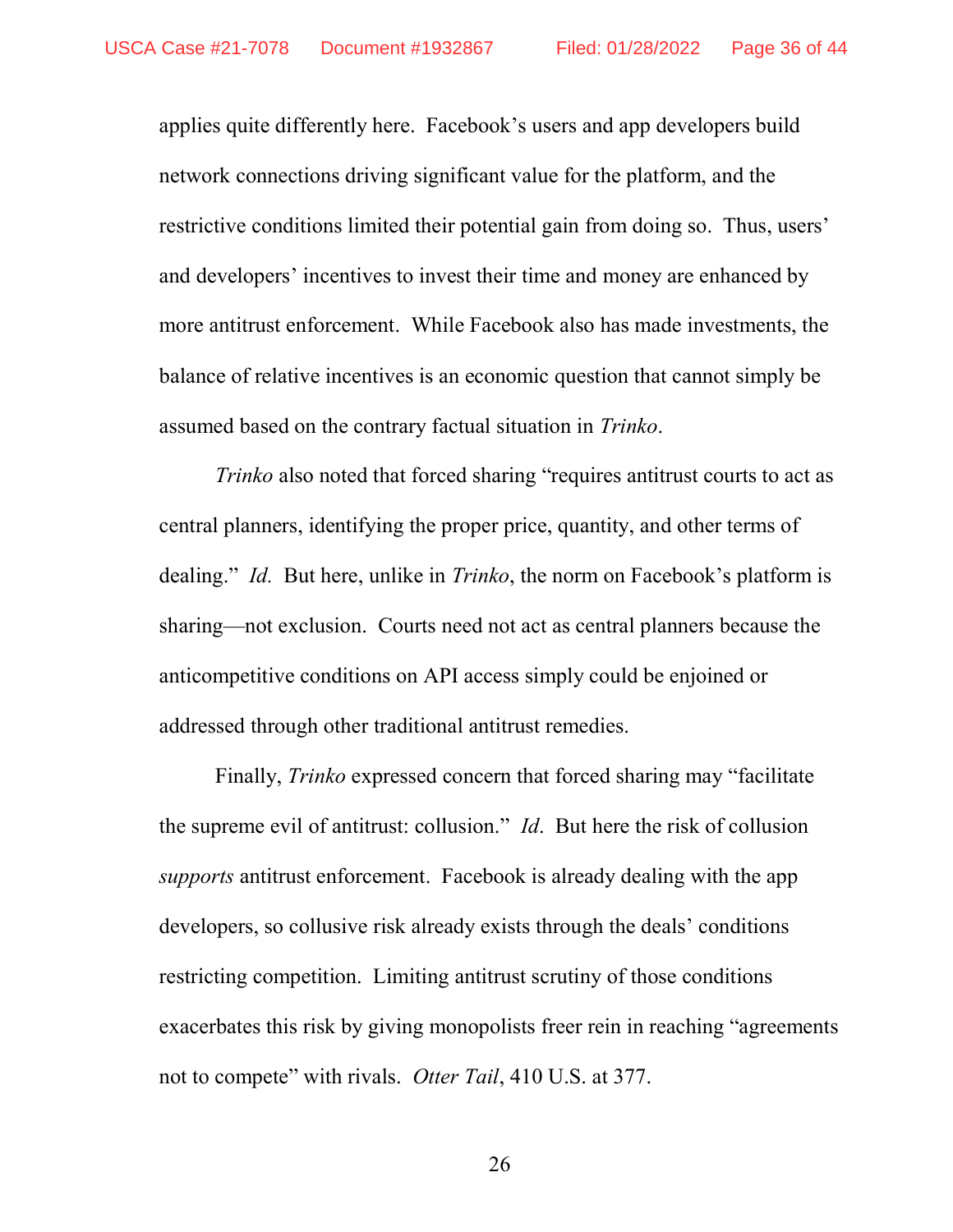Even if the restrictive conditions were imposed by unilateral policy rather than by agreement, they still would raise significant antitrust concerns. See Lorain Journal, 342 U.S. at 149. By thwarting emerging competitive threats from app developers, Facebook's policies allegedly prevented app developers from creating (or contributing to the creation of) superior technologies that could erode Facebook's monopoly. Monopolists may not use their monopoly power to insulate themselves from competition. See Microsoft, 253 F.3d at 58, 63 (condemning anticompetitive restraints "prevent[ing] the effective distribution and use of products that might threaten [its] monopoly," including restrictions preventing original equipment manufacturers from promoting rival browsers).

### II. THE DISTRICT COURT ERRONEOUSLY RULED OUT THE POSSIBILITY OF INJUNCTIVE RELIEF

The district court erroneously held that "Facebook's alleged scheme of serially revoking API access from competitor apps" is irremediable "as a matter of law." A248-A249, A251. It should not have ruled out the possibility of injunctive relief on the pleadings before the factual record has been developed.

"Antitrust relief should unfetter a market from anticompetitive conduct and pry open to competition a market that has been closed by defendants' illegal restraints." Ford Motor Co. v. United States, 405 U.S. 562, 577-78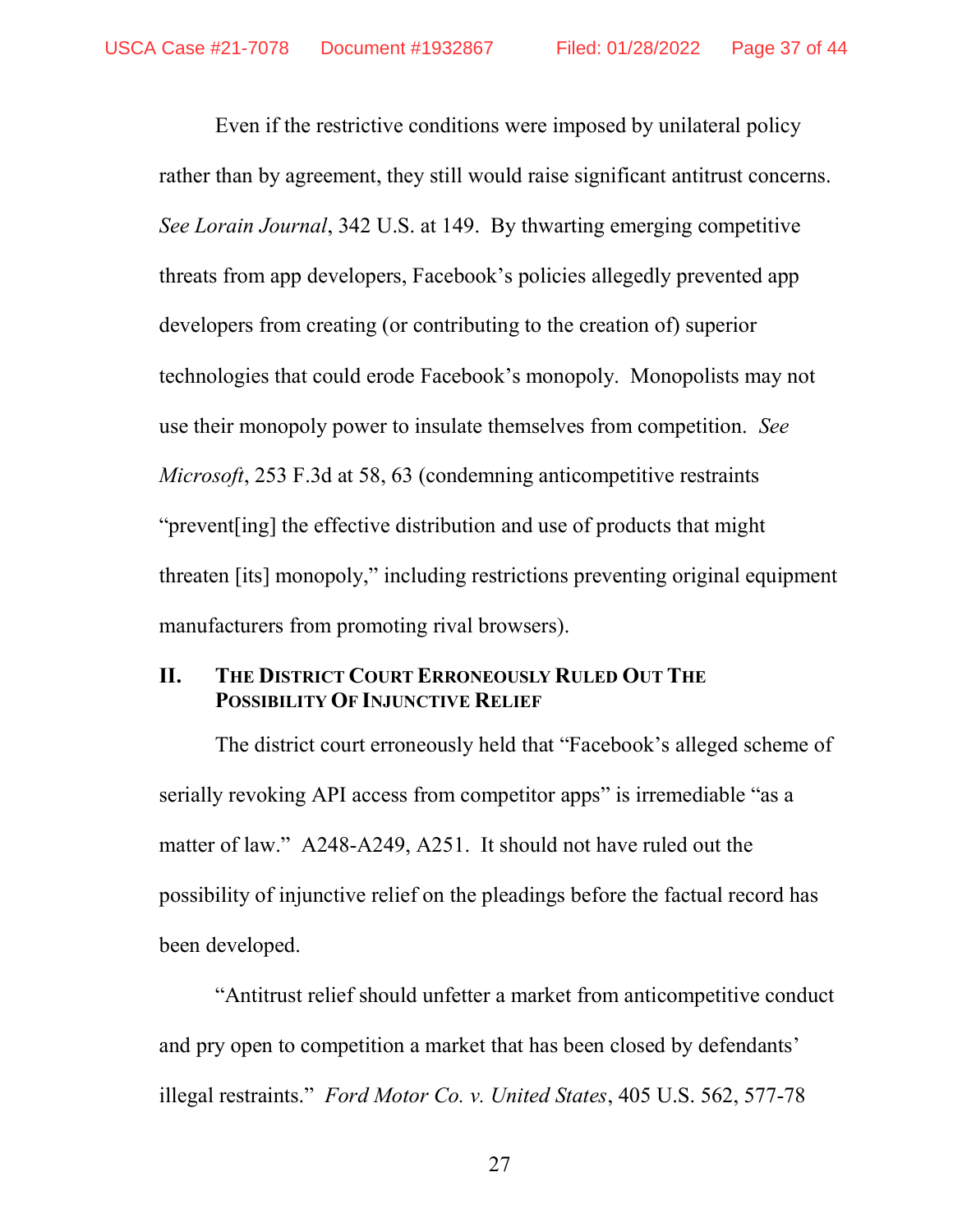(1972) (citation omitted). Antitrust relief is not limited to stopping ongoing anticompetitive conduct, but also includes preventing its recurrence, and "eliminat [ing] its consequences." Nat'l Soc'v of Prof'l Eng'rs v. United States, 435 U.S. 679, 697 (1978); see United States v. United Shoe Mach. *Corp.*, 391 U.S. 244, 250 (1968) (discussing considerations "in a  $\S$  2 case, upon appropriate findings of violation"). It "is not necessary that all of the untraveled roads to that end be left open and that only the worn one be closed," and so injunctions often "go[] beyond a simple proscription against the precise conduct previously pursued." Professional Engineers, 435 U.S. at 698 (citation omitted).

 Plaintiffs suing under Section 16 of the Clayton Act "need only demonstrate a significant threat of injury from an impending violation of the antitrust laws or from a contemporary violation likely to continue or recur." Zenith Radio Corp. v. Hazeltine Rsch., Inc., 395 U.S. 100, 130 (1969). The district court ruled categorically that Facebook's actions are unlikely to recur because facts outside of the complaint indicated that Facebook suspended its anticompetitive policy in 2018. A231, A249. But this determination is premature, as the factual record has not been developed, and the parties dispute whether Facebook will likely engage in similar behavior going forward. Indeed, the FTC's complaint against Facebook—from which the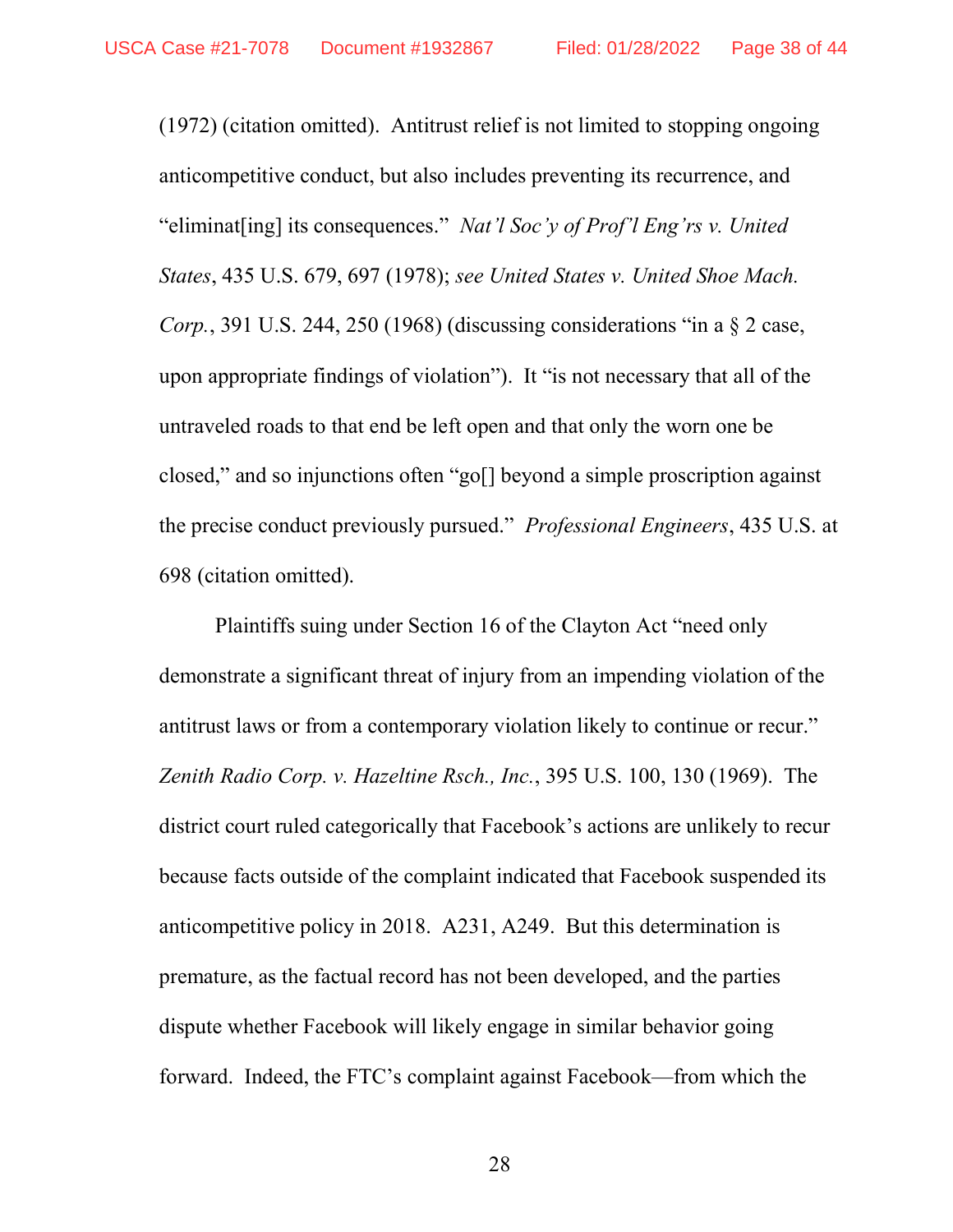court drew the "fact" of the policy suspension—also alleges that "Facebook is likely to reinstitute such policies." A206.

The district court also unnecessarily discounted the potential for a "reparative injunction" to restore lost competition. See A249-A250. The court accepted that there was "ongoing" competitive harm: Facebook's "scheme allegedly blunted the growth of existing competitors"; "deterred other potential competitors from entering Facebook's market"; and "'discouraged outside investment' in new firms." *Id.* (citations omitted). But the court deemed "that specific injury" irremediable. Id. Without any factual development, however, this ruling was erroneous.

While the court correctly observed that plaintiffs seek divestiture, plaintiffs also sought injunctive relief against certain future conduct and other appropriate equitable relief "to restore competitive conditions and lost competition and to prevent future violations." A113-A114 (¶ 277). Courts have numerous injunctive options short of divestiture to restore lost competition. Thus, for example, Microsoft had to disclose APIs that would "facilitate" the "ability [of rival middleware] to run on multiple operating systems," though nondisclosure of those APIs "played no role" in its antitrust violation. Massachusetts v. Microsoft Corp., 373 F.3d 1199, 1215-16 (D.C. Cir. 2004). This "forward-looking provision" restored competition by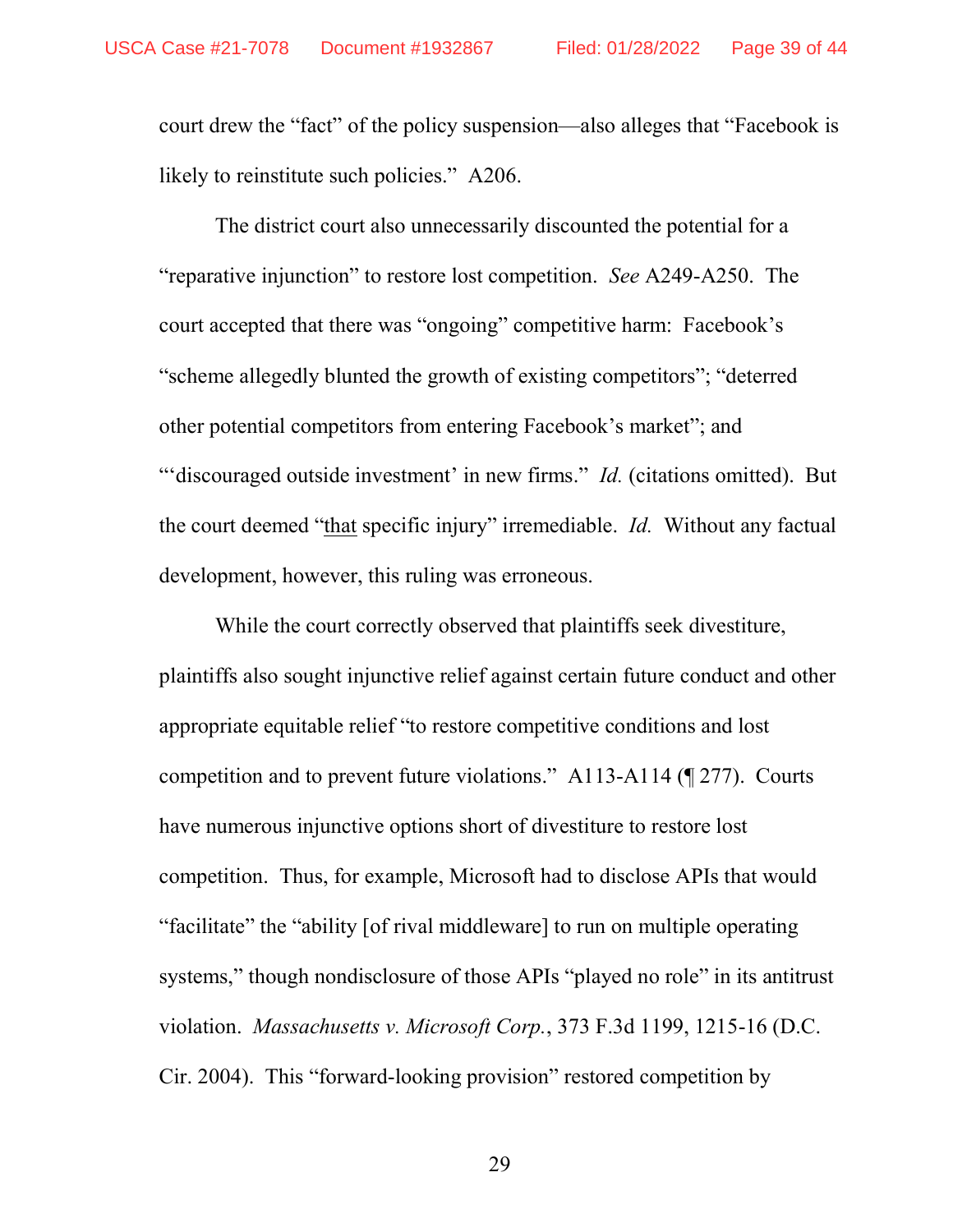"facilitating the entry" of new competitors to counteract Microsoft's unlawfully maintained monopoly. *Id.* at 1215-18. Likewise, injunctive relief here could engender new competition to Facebook even if it could not undo the specific practices by which Facebook unlawfully maintained its monopoly.

Moreover, contrary to the court's apparent view, see A250, divestiture is not categorically limited to cases where the violation is a merger or acquisition. Microsoft was a non-merger case, yet this Court prescribed a standard for evaluating the divestiture issue on remand. 253 F.3d at 80, 105- 07. Furthermore, divestiture serves "several functions": it "puts an end to the combination or conspiracy when that is itself the violation"; "deprives the antitrust defendants of the benefits of their conspiracy"; and "break[s] up or render[s] impotent the monopoly power which violates the Act." Schine Chain Theatres v. United States, 334 U.S. 110, 128-29 (1948). Even when the first function is unavailable, divestiture could still serve the other two. Thus, the court was wrong to lament its inability to "turn back the clock" and prevent the alleged "destruction of competition." A250. After all, divestitures sometimes create new competitors to restore competition. See Cascade Nat. Gas Corp. v. El Paso Nat. Gas Co., 386 U.S. 129, 133 (1967).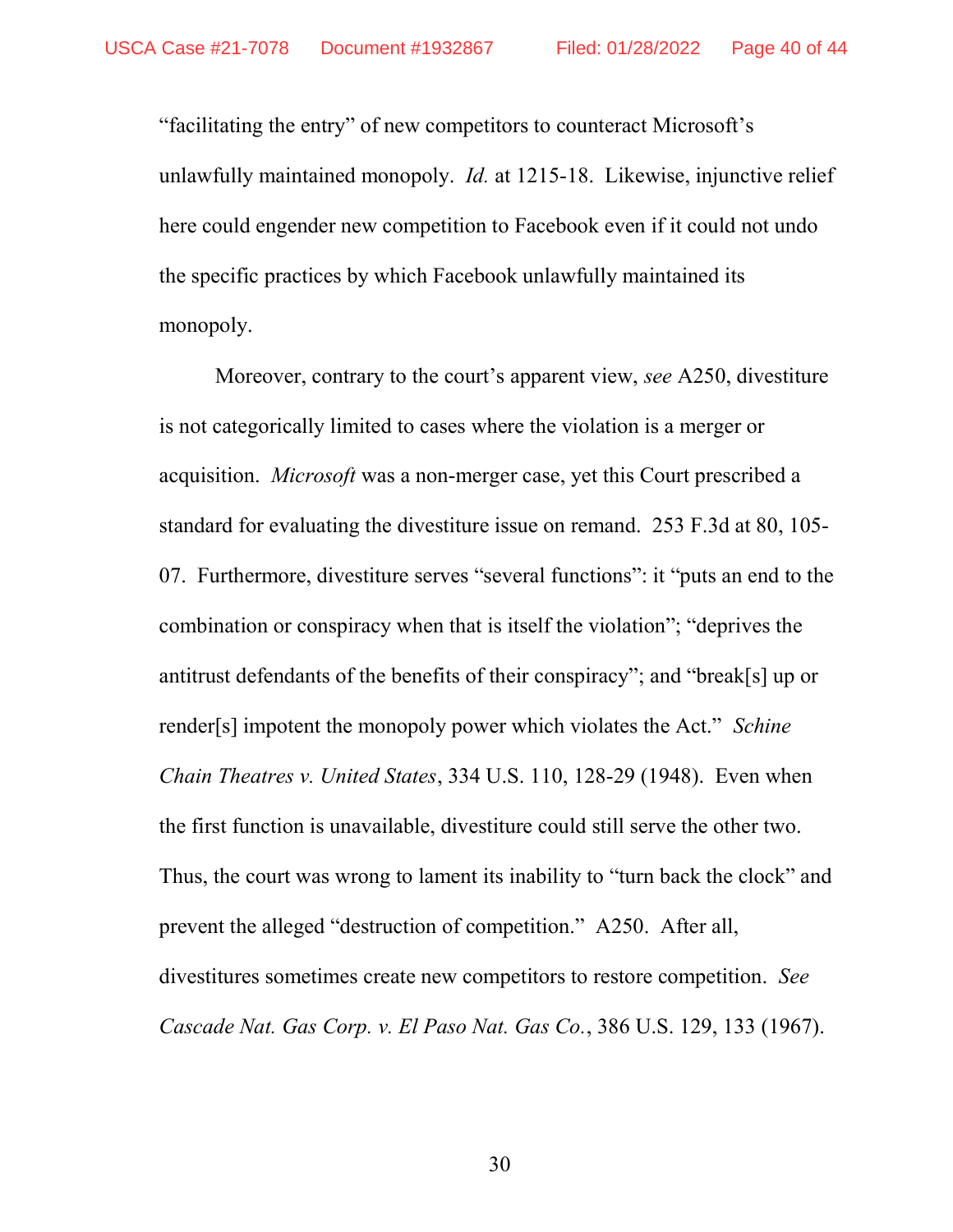Microsoft indicated a substantial burden for divestitures in "unitary companies" but distinguished defendants "formed by mergers and acquisitions." 253 F.3d at 105-06. Here, Facebook allegedly grew in part through unlawful acquisitions. Factual development may show that a remedial order—including the possibility of divestiture—could restore competition in the marketplace.

#### **CONCLUSION**

This Court should correct the district court's misapplication of Section 2 of the Sherman Act and its misunderstanding of the scope of its remedial authority to restore lost competition.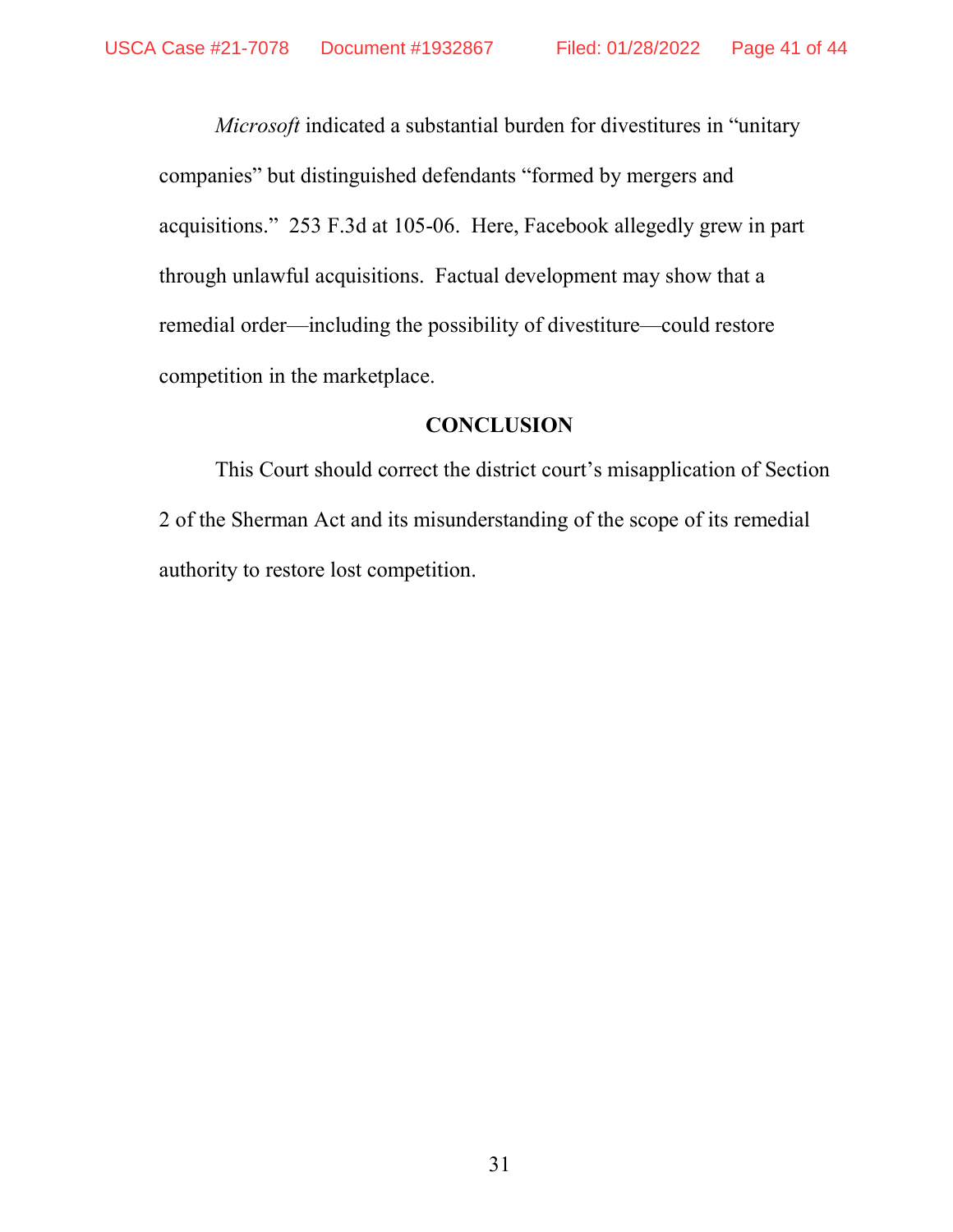Respectfully submitted.

/s/ Nickolai G. Levin

Jonathan S. Kanter Assistant Attorney General Doha G. Mekki Principal Deputy Assistant Attorney General David B. Lawrence Policy Director Daniel E. Haar Nickolai G. Levin Adam D. Chandler Cecilia Y. Cheng Attorneys U.S. DEPARTMENT OF JUSTICE ANTITRUST DIVISION 950 Pennsylvania Ave., NW #3320 Washington, DC 20530 202-514-2886 Nickolai.Levin@usdoj.gov Counsel for United States of America

January 28, 2022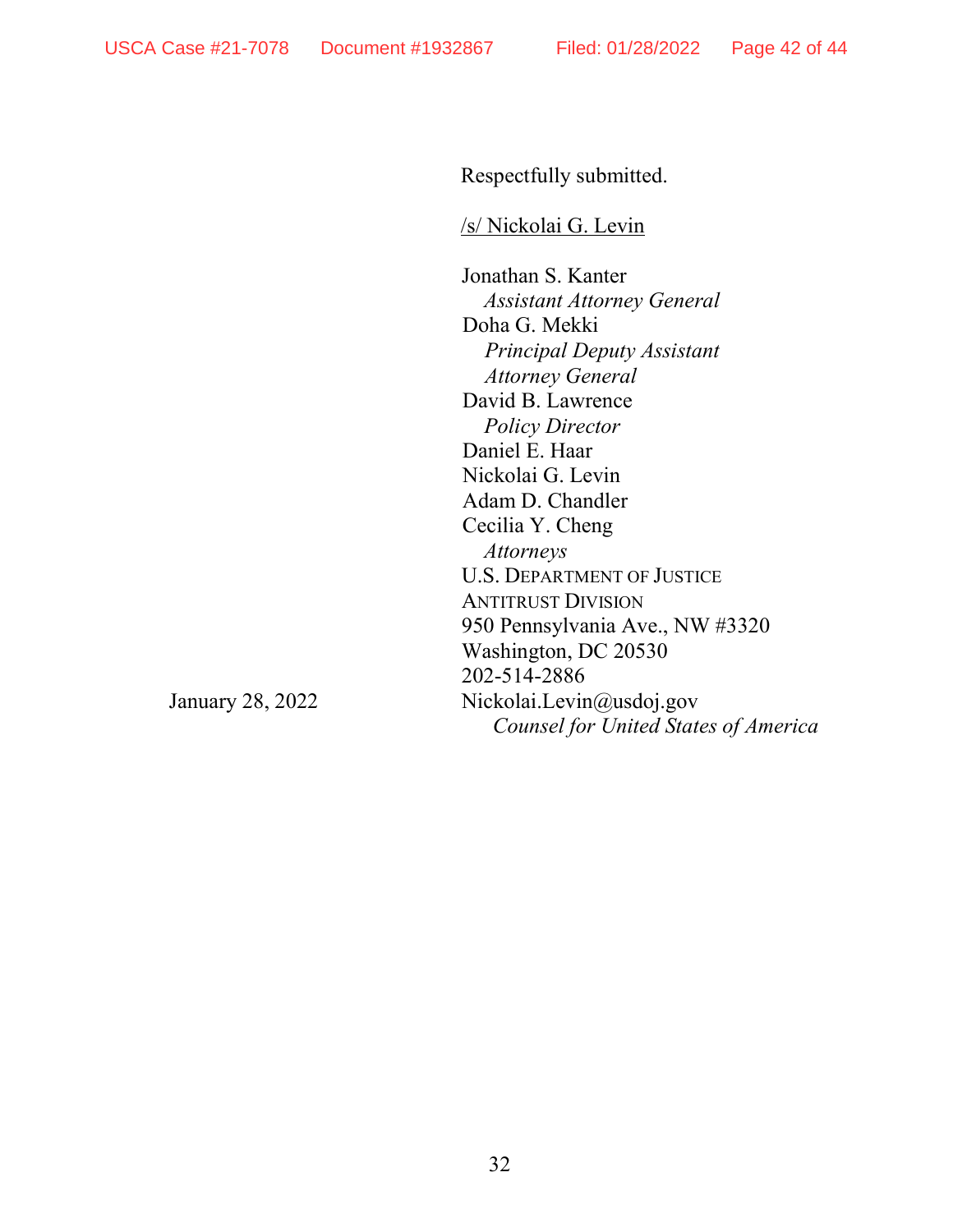# CERTIFICATE OF COMPLIANCE

1. This brief complies with the type-volume limit of Fed. R. App. P.  $29(a)(5)$  and  $32(a)(7)(B)$ , and D.C. Circuit Rule  $32(e)(3)$ , because, excluding the parts exempted by Fed. R. App. P. 32(f) and D.C. Circuit Rule 32(e)(1), the brief contains 6,364 words.

2. This brief complies with the typeface requirements of Fed. R. App. P. 32(a)(5) and the type-style requirements of Fed. R. App. P. 32(a)(b) because the brief has been prepared in Microsoft Word 2019, using 14-point Times New Roman font, a proportionally spaced typeface.

> s/ Nickolai G. Levin Nickolai G. Levin